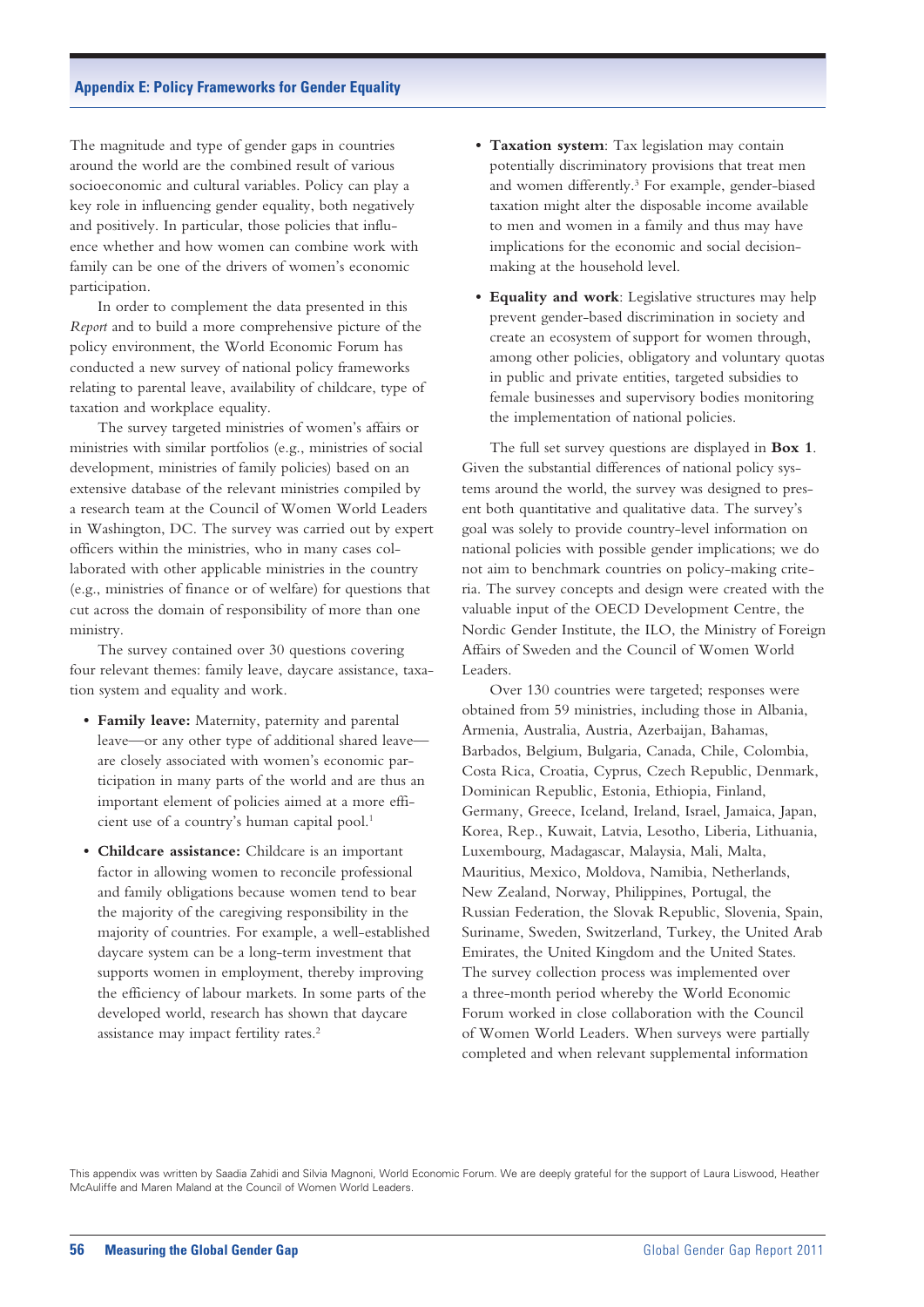was available through other sources, internal research was carried out to complete the database.

**Table E1** displays the complete set of responses obtained in relation to family leave.

**Figure E1** displays the accumulated length of time available in the form of leave to the mother, to the father or to either parent. In order to create this chart we have interpreted some of the data in order to harmonize and compare within countries. However, comparisons should not be made across countries as data are not strictly comparable across countries. All leave available to one specific parent are grouped under one category, independently of the nature of such leave (e.g., maternity leave and parental leave available to the mother only have been grouped in the same category). Child sick leave, breastfeeding leave, annual leave, vacation leave and other leave of a similar nature are not accounted for in the figure. Both paid and unpaid leave were taken into account. The calculations include ordinary leave only; special cases (e.g., adoption, difficult pregnancy, more than one child) are not considered. When data are provided in days and no specific indication is given by respondents (calendar days vs. working days), we assumed that numbers refer to working days. When a country presents different figures for the same leave in the public and in the private sector, the sector with the highest figure is taken into account. In the case of federated states, federally mandated provisions only are included in the computation. Countries without a federally mandated legislation for maternity/paternity/ parental leaves are thus not considered (e.g., the United States). When the application of these criteria did not allow for clear interpretation, countries were excluded (e.g., Moldova).

**Figure E2** shows the prevalence of different types of childcare systems among the 59 countries covered in the survey.

**Table E2** displays the responses obtained on questions relating to the country's type of taxation system. Individual taxation tends to be most favourable for women; joint taxation tends to be least favourable. Income-splitting is a form of family taxation where income can be transferred to family members with more favourable tax brackets (with limits defined by attribution rules).

**Table E3** and **Figures E3 through E9** display the results on all equality- and work-related questions in the survey.

#### **Notes**

- 1 World Economic Forum, *The Global Gender Gap Report 2010,* http://www3.weforum.org/docs/WEF\_GenderGap\_Report\_2010.pdf.
- 2 OECD (2011), *Doing Better for Families,* www.oecd.org/social/family/ doingbetter.
- 3 For more information on the taxation and gender equality nexus, please see OECD, Gender and Taxation: Why care about Taxation and Gender Equality? http://www.oecd.org/dataoecd/47/39/ 44896295.pdf.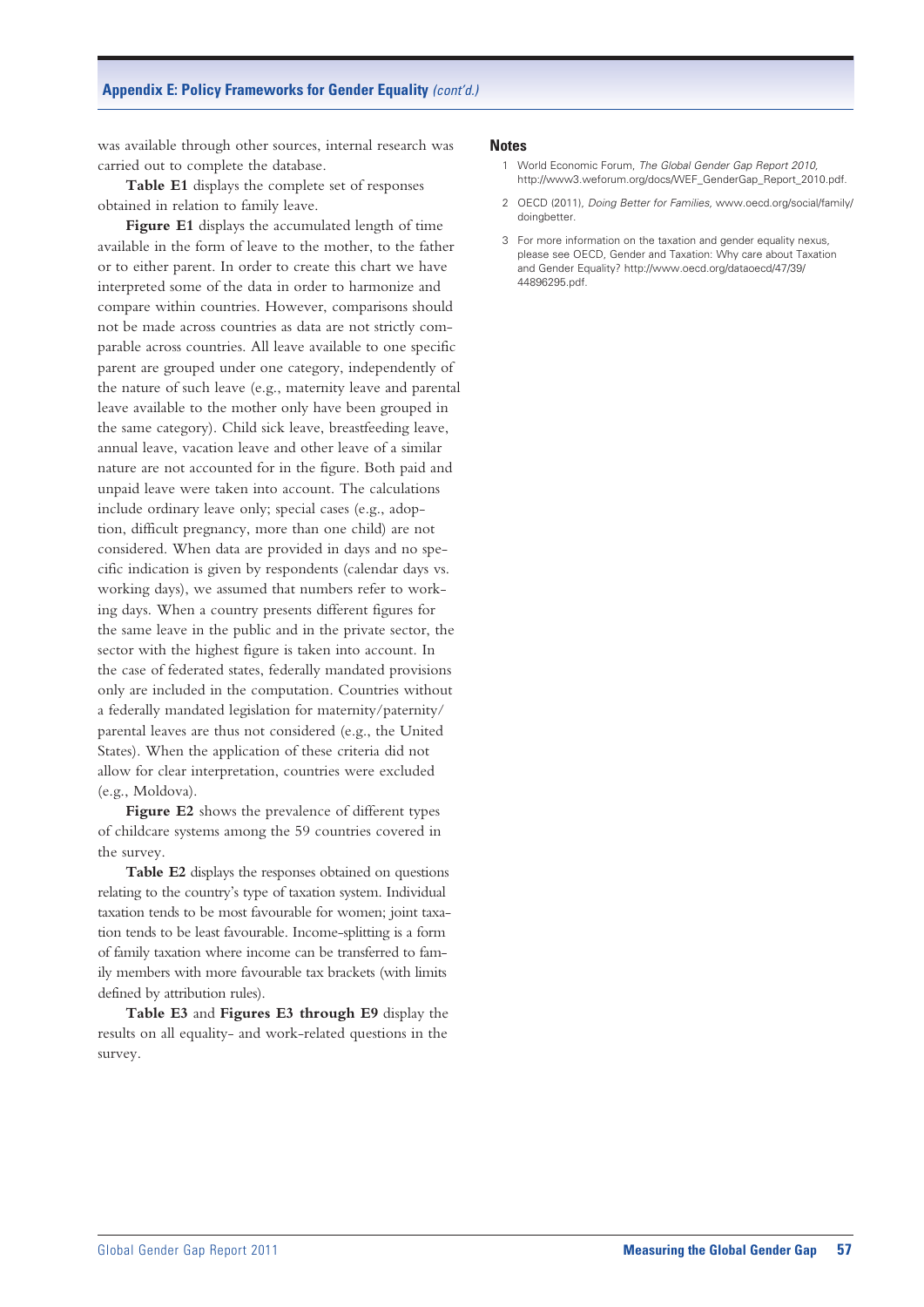#### **Box 1: Survey Questions**

#### **CONTACT INFORMATION**

- Name of the country
- Name of the Ministry
- Respondent's name
- • Department name

#### **FAMILY LEAVE**

- **• During the first year after a child's birth:**1
	- Does your country provide mandatory maternity leave and how long is it? [Mothers only: Leave from work that a woman is entitled to take before, at and after the time that she gives birth]
	- Does your country provide paternity leave and how long is it? [Fathers only: Leave from work that a man is entitled to take after the birth of a child or within a short period thereafter, simultaneously with the mother's leave]
	- Does your country provide any remaining leave (i.e. parental leave) that can be used by either parent to take care of an infant, and how long is it?
- **Maternity leave:** what percentage of mothers use maternity leave and return to work after the birth of the first child in 2000 and 2010? *Please indicate if your answer is based on data or opinion.*
- **Paternity leave:** what is the percentage of working fathers who benefited from paternity leave in 2000 and 2010? *Please indicate if your answer is based on data or opinion.*
- **Additional leave:** what is the share of take-out of additional shared leave days (i.e. parental leave, home-care leave, family leave) between mothers and fathers in 2000 and 2010? *Please indicate if your answer is based on data or opinion.*

#### **• What is on average the percentage of wage paid during:**

- Maternity leave? *Please explain if the payment varies according to specific variables (i.e. length of the period of leave, collective agreements, ceilings)*
- Paternity leave? *Please explain if the payment varies according to specific variables (i.e. length of the period of leave, collective agreements, ceilings)*
- Any other additional shared leave *(i.e. parental leave, home-care leave, family leave)?* Are they paid or unpaid? *Please explain if there are differences between the mother and the father's pay percentage.*
- Who is the provider (social security and/or employer; other) of the wage/benefits disbursed under maternity and/or paternity and/or shared leave coverage?
- Are all organizations and/or sectors in your country subjected to these policies (i.e. private sector, public sector, selfemployed parents)?
- If not, please specify which organizations and/or sectors are not impacted by these policies and/or present specific exceptions
- When were maternity and paternity leave rights introduced in your country?

#### **CHILDCARE ASSISTANCE**

#### **• Which of these seven options does your country offer?**

- Public daycare assistance—with allowance or subvention
- Public daycare assistance—without allowance or subvention
- Private daycare assistance—with allowance
- Private daycare assistance—without allowance
- Homecare assistance2—with allowance
- Homecare assistance—without allowance
- Informal family assistance<sup>3</sup>—with no allowance. Which category of assisting family members is contributing to the majority of day care duties?
- For each of these options indicate, when applicable, amount of the allowance/subvention and percentage of families with children under the age of schooling using this offer.

#### **TAXATION SYSTEM**

- **• Please indicate the type of tax system available at national level: individual, income-splitting,**4 **joint filing or other tax system for:**
	- Married couples
	- Unmarried couples

*(Cont'd.)*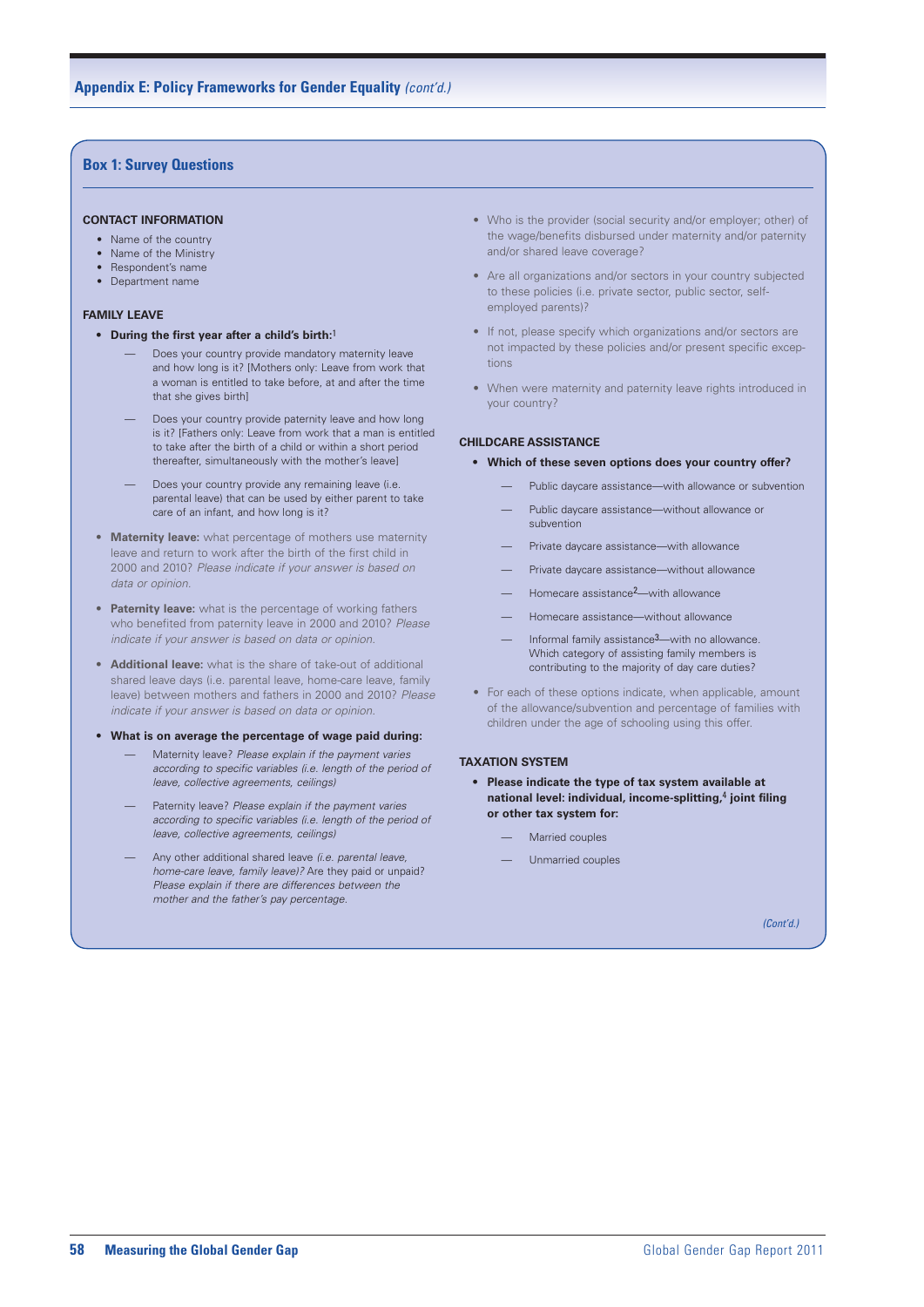#### **Box 1: Survey Questions** *(cont'd.)*

- Does your government provide any childcare deductions to married couples with children?
- If so, are childcare deductions or any other child-related allowances allocated to the mother, to the father or to both?
- Are childcare deductions or any other child-related allowances also applicable to non-married couples?
- • If so, who are they allocated to: the mother, the father or both?

#### **EQUALITY AND WORK**

- **• Reply to each of the following questions, indicating when applicable the relevant constitutional articles or legislative provisions:**
	- Does your country have any legislation which prohibits discrimination on grounds of gender?
	- Does your country have any legislation which stipulates specific gender-neutral practices at the workplace (e.g. equal pay for the same work, equal opportunities for recruitment, training, career advancement)? Does it apply to both the private and public sector?
	- Does your country have any legislation which ensures a minimum mandatory percentage of both genders in corporate boards? If relevant, indicate the mandatory percentage.
- Does your country have any legislation which ensures a minimum mandatory percentage of both genders in parliament/other political assemblies at national, regional and local level? If relevant, indicate the mandatory percentage.
- Does your country have an authority specifically deemed to monitor the implementation of the above-mentioned legislation and/or institute legal proceedings for claims and possible compensation? If relevant, indicate the name of the authority.
- Does your country have any gender equality labels available at national level? If relevant, indicate the type of label.
- Does your country provide allowances such as taxfree allowances or any sort of subventions to female entrepreneurs? If relevant, indicate the type(s) of allowances/subventions and the number of women entrepreneurs who have benefited from these allowances in 2010 (or any other year, for which statistics are available).

Note: The grey highlights indicate those questions in the survey that have not received a critical mass of replies from respondents and that are consequently not considered in this Appendix.

#### **Notes**

- 1 If your country has a mandatory offer going beyond the first year after a child's birth, please explain further.
- 2 One parent stays home. The other parent is working.
- 3 Childcare provided by members of the family. Both parents are working.
- 4 Income-splitting is a form of family taxation, where income can be transferred to family members with more favourable tax brackets (with limits defined by attribution rules).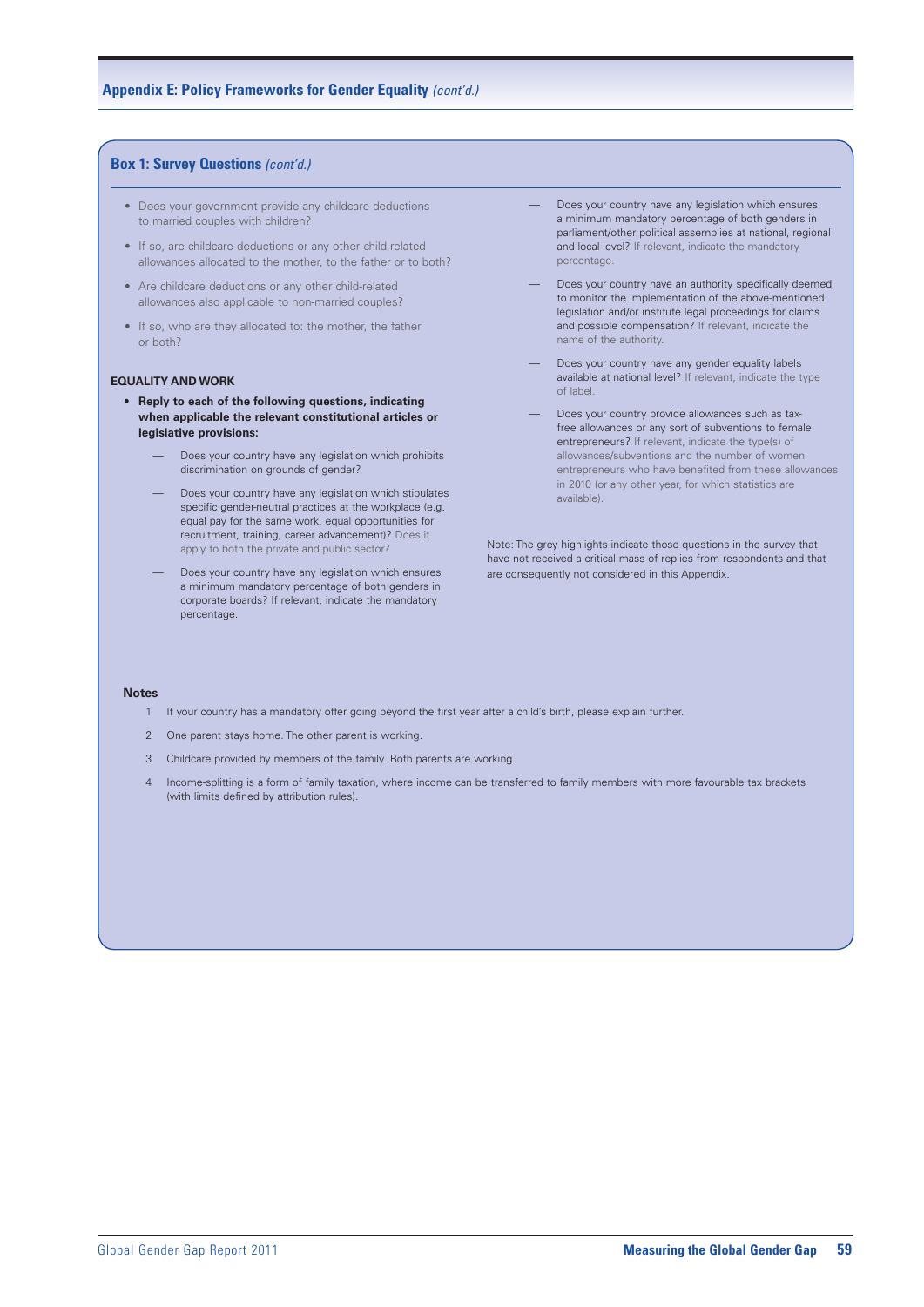# **Table E1: Maternity, paternity and additional shared leaves Table E1: Maternity, paternity and additional shared leaves** *(cont'd.)*

| Country    | Length of maternity leave                                                                                                                                                                  | <b>Maternity leave benefits</b><br>(% of wages paid)                                                                                                                                             | Length of paternity leave                                                                                              |
|------------|--------------------------------------------------------------------------------------------------------------------------------------------------------------------------------------------|--------------------------------------------------------------------------------------------------------------------------------------------------------------------------------------------------|------------------------------------------------------------------------------------------------------------------------|
| Albania    | 5 weeks before, 6 weeks after birth. After 6<br>weeks of postnatal period, the woman might<br>either work or benefit from social insurance<br>scheme (about 52 weeks).                     | 80% for the prenatal period and 150 days<br>after birth; 50% for the remaining period.<br>The maternity benefit for self-employed<br>women is equal to the basic level of<br>retirement pension. | $\hspace{0.1mm}-\hspace{0.1mm}$                                                                                        |
| Armenia    | 140 days (70 days of pregnancy and 70 after<br>birth).                                                                                                                                     | Employed mothers who are on maternity<br>leave receive monthly child care<br>allowances, before the child reaches the<br>age of 2.                                                               |                                                                                                                        |
| Australia  | 52 weeks, 18 weeks at national minimum<br>wage.                                                                                                                                            | Industrial instrument entitlement for paid<br>maternity leave: 100% of pre-birth earnings.<br>Parental Leave Pay: National Minimum<br>Wage.                                                      | 3 weeks, concurrent with the mother's<br>leave.                                                                        |
| Austria    | 16 weeks: 8 weeks before and 8 weeks<br>after birth.                                                                                                                                       | 100                                                                                                                                                                                              |                                                                                                                        |
| Azerbaijan | 10 weeks before, 8 weeks after birth.                                                                                                                                                      | 100                                                                                                                                                                                              | 14 days.                                                                                                               |
| Bahamas    | Min. 12 weeks.                                                                                                                                                                             | 33 -1/3% of insurable wage payable by<br>the National Insurance Board. 56 -2/3% of<br>wages payable by the employer.                                                                             | $\qquad \qquad -$                                                                                                      |
| Barbados   | 12 weeks. In public service, it is practice for<br>maternity leave to be granted for a period of<br>up to 4 months.                                                                        | $\hspace{0.1mm}-\hspace{0.1mm}$                                                                                                                                                                  | $\qquad \qquad -$                                                                                                      |
| Belgium    | Female employees-15 weeks: at least 1<br>week before birth (+ 5 optional weeks), at<br>least 9 weeks after birth (+ max. 5 optional<br>weeks). Independent female workers-max.<br>8 weeks. | Private sector: 82% for first month + 75%<br>thereafter up to a ceiling. Public sector:<br>statutory civil servants 100%; contracted<br>civil servants, as for private sector.                   | 2 weeks within 4 months after the birth of<br>the child; not mandatory; not applicable to<br>independent male workers. |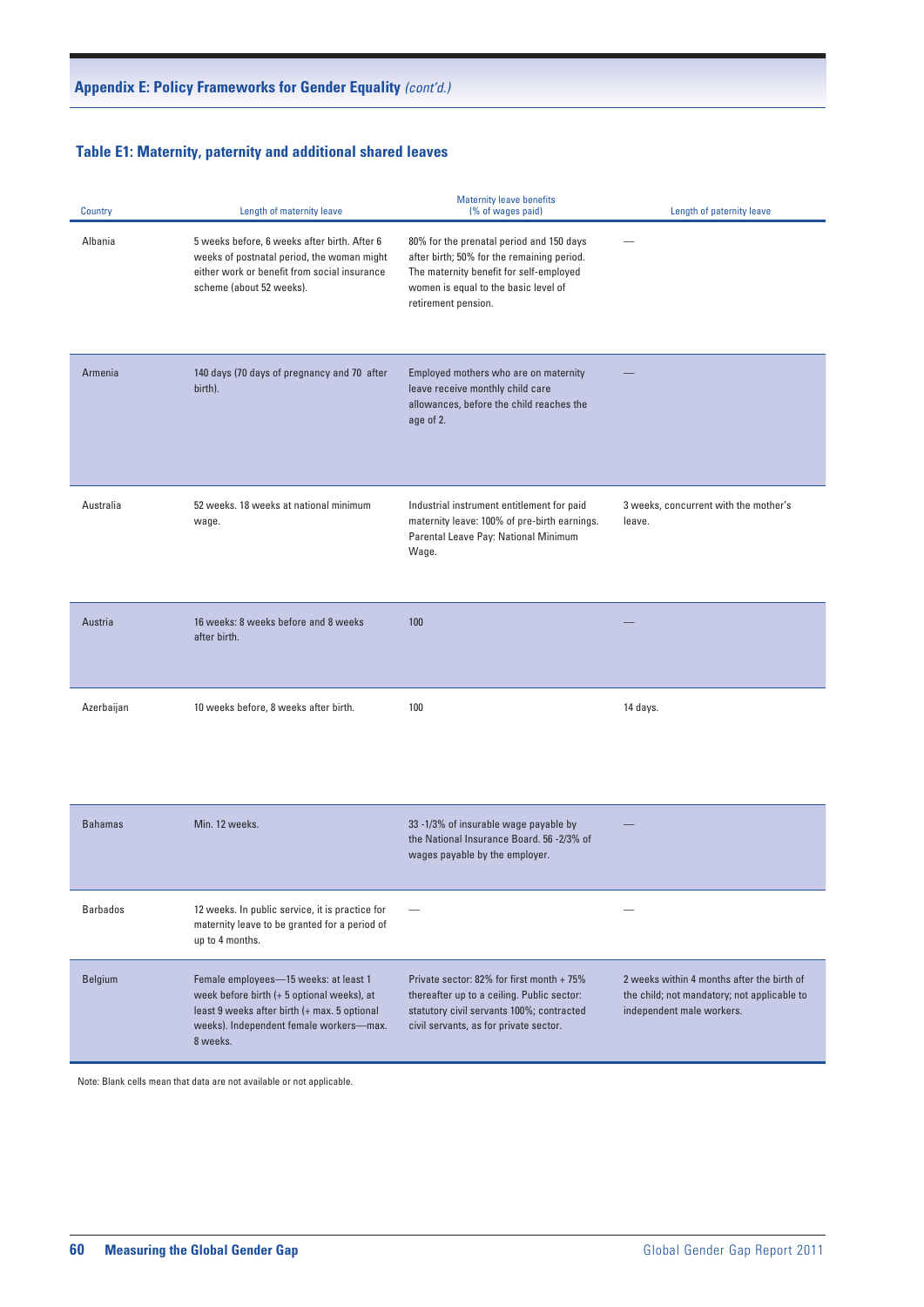# **Table E1: Maternity, paternity and additional shared leaves** (cont'd.)

| Country        | Paternity leave benefits<br>(% of wages paid)                                              | <b>Additional shared leave</b><br>(i.e., parental leave)                                                                                                                                                                                                                                                        | <b>Additional shared leave benefits</b><br>(% of wages paid)                                                                                                                                                                                                                    |
|----------------|--------------------------------------------------------------------------------------------|-----------------------------------------------------------------------------------------------------------------------------------------------------------------------------------------------------------------------------------------------------------------------------------------------------------------|---------------------------------------------------------------------------------------------------------------------------------------------------------------------------------------------------------------------------------------------------------------------------------|
| Albania        | $\overline{\phantom{0}}$                                                                   | The employee who has a child up to 3 years<br>old has the right to paid leave (max. 15 days/<br>year when the child is sick), as well as to an<br>additional unpaid leave (max. 30 days/year).<br>Leave is given to the spouse who effectively<br>cares for the child. Otherwise it's given to<br>both of them. | $\hspace{0.1mm}-\hspace{0.1mm}$                                                                                                                                                                                                                                                 |
| Armenia        |                                                                                            | Additional leave is provided until the child<br>reaches the age of 3. The leave is provided<br>to the mother, the father, the stepmother,<br>stepfather or to the legal guardian. The<br>husband of the pregnant woman can take<br>an extra non-paid leave, duration of which<br>cannot surpass 2 months.       |                                                                                                                                                                                                                                                                                 |
| Australia      | Industrial instrument entitlement for paid<br>paternity leave: 100% of pre-birth earnings. | Up to 52 weeks, unpaid, to be shared<br>between the mother and the father. An<br>employee is entitled to request up to an<br>additional 12 months' unpaid parental leave,<br>providing s/he has already taken (or intend<br>to take) 12 months' unpaid parental leave.                                          | 100                                                                                                                                                                                                                                                                             |
| Austria        |                                                                                            | Parental leave. Employees-women and<br>men-are entitled to parental leave until the<br>2nd birthday of their child, when they are<br>living with the child in the same household.                                                                                                                               | Childcare allowance: 80% of last income, up<br>to a ceiling. Flat-rate child care allowance is<br>also provided.                                                                                                                                                                |
| Azerbaijan     | Unpaid.                                                                                    | Parental leave for both mothers and fathers<br>until the child reaches the age of 3.                                                                                                                                                                                                                            | During the first period of parental leave<br>(until the infant reaches the age of 1.5 years<br>old): benefits equal to 2 equivalents of<br>minimum salary; from the age of 1.5 years<br>old until the age of 3 years old: benefits<br>equal to 1 equivalents of minimum salary. |
| <b>Bahamas</b> |                                                                                            | Family leave, unpaid, for a period not<br>exceeding one week/year. Mothers enjoy<br>an additional leave (6 weeks) in case of<br>illness following the birth of the child.                                                                                                                                       | Unpaid.                                                                                                                                                                                                                                                                         |
| Barbados       | $\hspace{0.1mm}-\hspace{0.1mm}$                                                            | $\overline{\phantom{m}}$                                                                                                                                                                                                                                                                                        | $\overline{\phantom{m}}$                                                                                                                                                                                                                                                        |
| Belgium        | 100% for the first 3 days; 82% for the<br>remaining period (up to a ceiling).              | Parental leave: 3 months of parental leave<br>for each child from the child's birth until s/<br>he is 12 years old. Valid for both parents.<br>Employees who work full-time can take this<br>parental leave on a part-time regime.                                                                              | Fixed monthly payment.                                                                                                                                                                                                                                                          |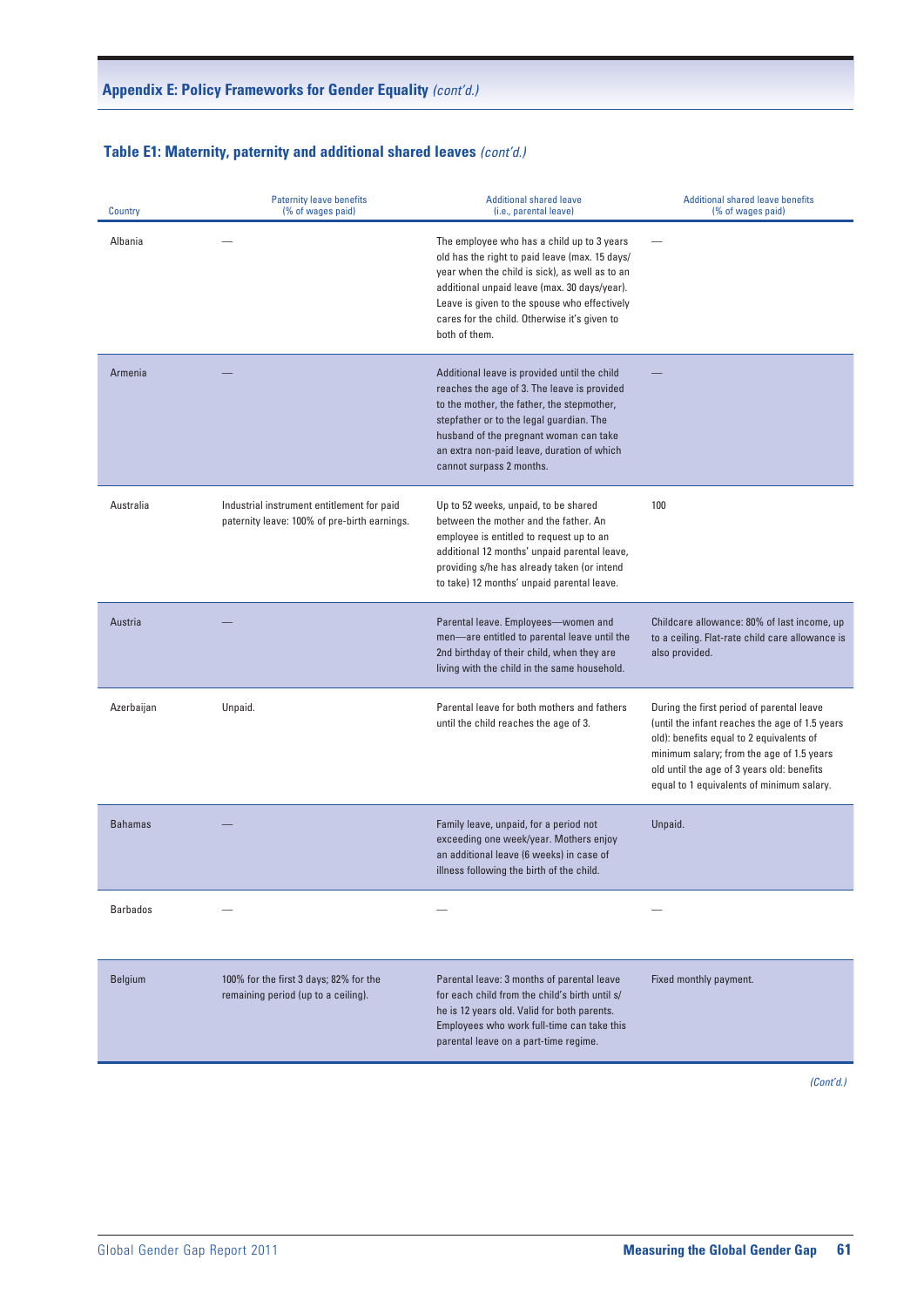# **Table E1: Maternity, paternity and additional shared leaves Table E1: Maternity, paternity and additional shared leaves** *(cont'd.)*

| Country               | Length of maternity leave                                                                                                                                  | Maternity leave benefits<br>(% of wages paid)                                    | Length of paternity leave                      |
|-----------------------|------------------------------------------------------------------------------------------------------------------------------------------------------------|----------------------------------------------------------------------------------|------------------------------------------------|
| Bulgaria              | 58.6 weeks for pregnancy and childbirth, of<br>which 45 weeks before birth. Breastfeeding<br>maternity leave is also available.                            | 90                                                                               | 15 days.                                       |
| Canada                | 15 weeks.                                                                                                                                                  | 55% (excl. Quebec).                                                              | 5 weeks for biological fathers (Quebec only).  |
| Chile                 | 6 weeks before, 12 weeks after birth.<br>Breastfeeding maternity leave is also<br>available.                                                               | 100, up to a ceiling.                                                            | 5 working days.                                |
| Colombia              | 14 weeks, of which 2 weeks before birth.<br>Breastfeeding maternity leave is also<br>available.                                                            | 100                                                                              | 8 days.                                        |
| Costa Rica            | 4 weeks before, 12 weeks after birth.                                                                                                                      | 100                                                                              | $\overline{\phantom{m}}$                       |
| Croatia               | 14 weeks, of which 4 weeks before and 10<br>weeks after birth.                                                                                             | 100                                                                              |                                                |
| Cyprus                | 18 weeks, of which min. 2 weeks and max. 6 75<br>weeks before birth.                                                                                       |                                                                                  | $\hspace{0.1mm}-\hspace{0.1mm}$                |
| <b>Czech Republic</b> | 28 weeks, of which 6 weeks before birth.<br>Maternal leave cannot be shorter than 14<br>weeks and cannot be ended earlier than 6<br>weeks after the birth. | 70                                                                               |                                                |
| Denmark               | 18 weeks, of which 4 weeks before and 14<br>weeks after birth. 2 weeks are mandatory.                                                                      | 100 (or maternity leave benefit equivalent to<br>the unemployment benefit rate). | 2 weeks within the first 14 weeks after birth. |
| Dominican Republic    | 6 weeks before and 6 weeks after birth.                                                                                                                    | 100                                                                              |                                                |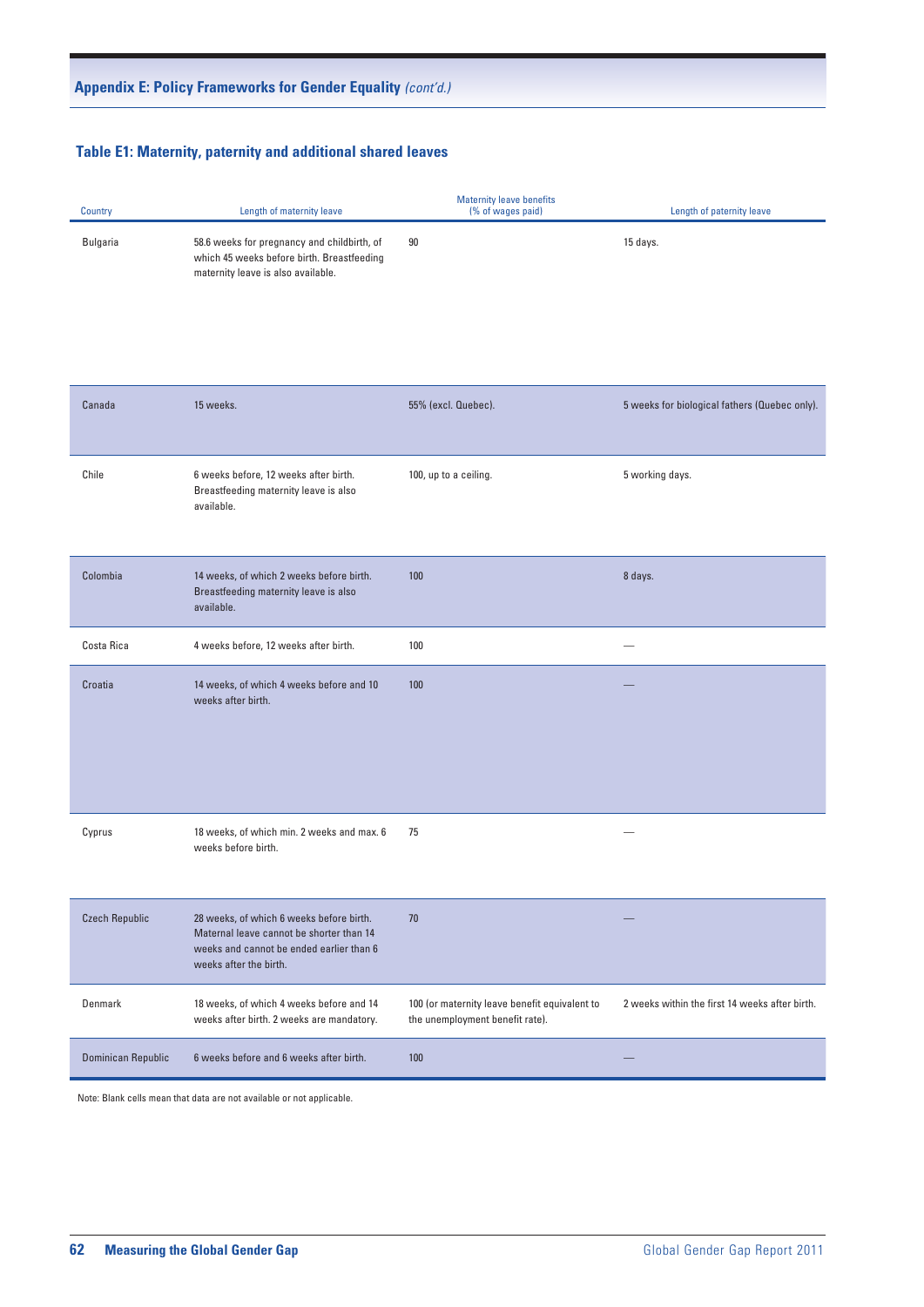# **Table E1: Maternity, paternity and additional shared leaves** (cont'd.)

| Country               | Paternity leave benefits<br>(% of wages paid)                                     | <b>Additional shared leave</b><br>(i.e., parental leave)                                                                                                                                                                                                                                                                                                                                       | <b>Additional shared leave benefits</b><br>(% of wages paid)                                                                                                     |
|-----------------------|-----------------------------------------------------------------------------------|------------------------------------------------------------------------------------------------------------------------------------------------------------------------------------------------------------------------------------------------------------------------------------------------------------------------------------------------------------------------------------------------|------------------------------------------------------------------------------------------------------------------------------------------------------------------|
| Bulgaria              | $90\,$                                                                            | With the agreement of the mothers, when<br>the child is 6 months old, insured fathers<br>may use the leave for the rest of the 410<br>calendar days instead of the mother. For the<br>time during which the father uses this leave,<br>the leave of the mother is discontinued. An<br>additional 6-month unpaid leave is granted<br>for raising a child until completion of 8 years<br>of age. | Cash compensation is provided for parental<br>leave. An additional 6-month unpaid leave is<br>granted for raising a child until completion<br>of 8 years of age. |
| Canada                |                                                                                   | 35 weeks.                                                                                                                                                                                                                                                                                                                                                                                      | Biological parents: fixed monthly benefit.<br>Slightly higher parental benefits apply to<br>adoptive parents.                                                    |
| Chile                 | 100                                                                               | Mothers and fathers share a paid leave in<br>case of disease of a 1-year-old or younger<br>child. Breast-feeding and child feeding<br>leave could be used by the father in the<br>case of the mother's decease.                                                                                                                                                                                | $\overline{\phantom{m}}$                                                                                                                                         |
| Colombia              | 100                                                                               |                                                                                                                                                                                                                                                                                                                                                                                                |                                                                                                                                                                  |
| Costa Rica            |                                                                                   | $\hspace{0.1mm}-\hspace{0.1mm}$                                                                                                                                                                                                                                                                                                                                                                | $\hspace{0.1mm}-\hspace{0.1mm}$                                                                                                                                  |
| Croatia               |                                                                                   | Parental leave: 24 weeks for employed<br>or self-employed parent after 6 months<br>of age of the child or meeting other legal<br>requirements. It can be used individually,<br>simultaneously or alternately. If the father<br>uses the right to parental leave in the<br>duration of at least 12 weeks, parental leave<br>is extended for 8 weeks.                                            | 80                                                                                                                                                               |
| Cyprus                |                                                                                   | Parental leave: 13 weeks each parent, until<br>the child reaches the age of 8. Fathers can<br>use parental leave right after the birth of<br>the child.                                                                                                                                                                                                                                        | Unpaid, social security benefits available.                                                                                                                      |
| <b>Czech Republic</b> |                                                                                   | Parental leave: for both parents until the<br>child reaches age of 3.                                                                                                                                                                                                                                                                                                                          | Parental allowance varies according to the<br>length of the period of leave. Care benefits:<br>60.                                                               |
| Denmark               | 100% (or paternity leave benefit equivalent<br>to the unemployment benefit rate). | 32 weeks to each parent.                                                                                                                                                                                                                                                                                                                                                                       | 100% during 10-week parental leave.                                                                                                                              |
| Dominican Republic    | $\overline{\phantom{a}}$                                                          |                                                                                                                                                                                                                                                                                                                                                                                                |                                                                                                                                                                  |
|                       |                                                                                   |                                                                                                                                                                                                                                                                                                                                                                                                |                                                                                                                                                                  |

 $N_{\rm eff}$  (Cont'd.) $\alpha$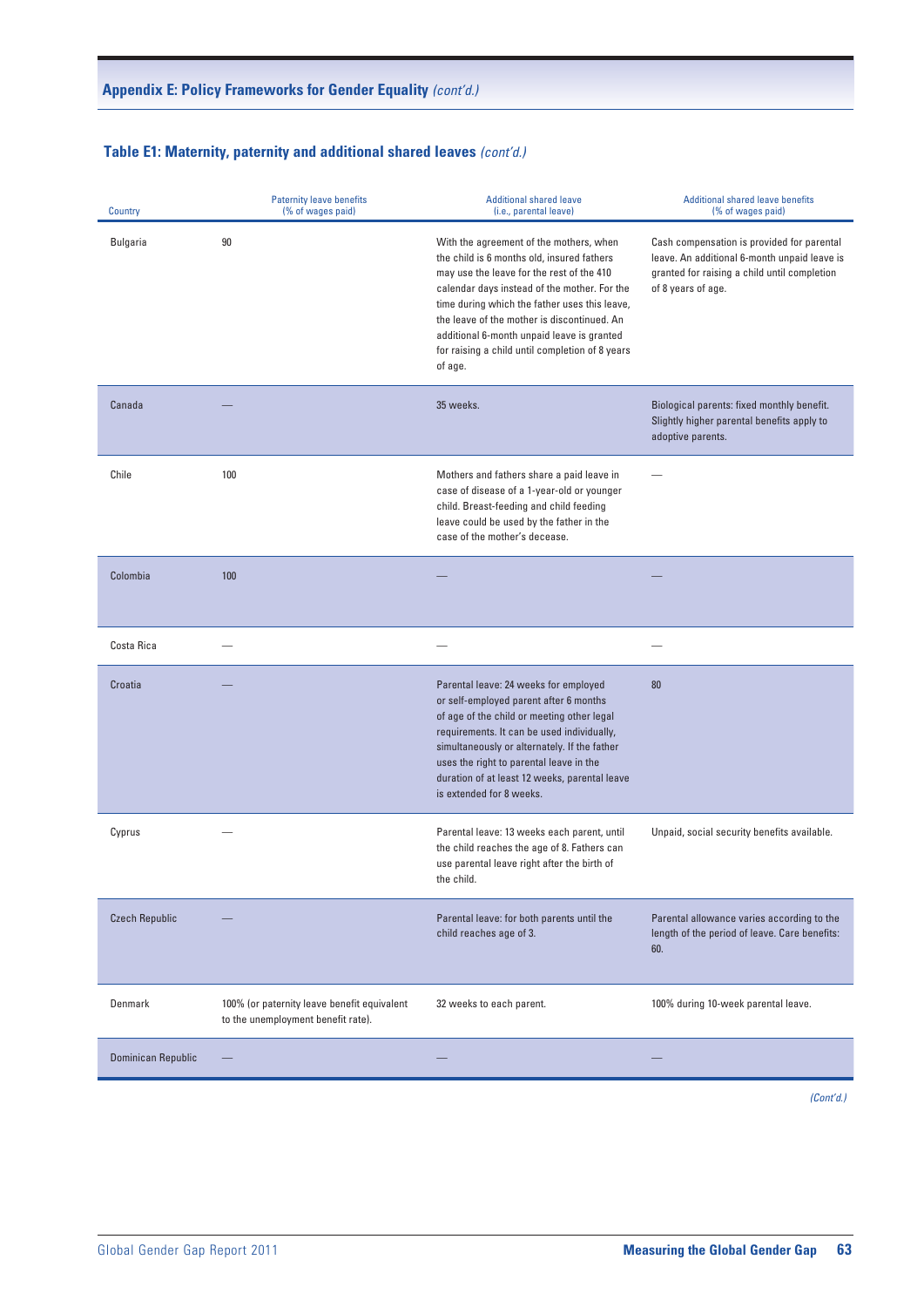# **Table E1: Maternity, paternity and additional shared leaves Table E1: Maternity, paternity and additional shared leaves** *(cont'd.)*

| <b>Country</b> | Length of maternity leave                                                                                                                                                                               | <b>Maternity leave benefits</b><br>(% of wages paid) | Length of paternity leave                                                                                                                                                                                                                                                   |
|----------------|---------------------------------------------------------------------------------------------------------------------------------------------------------------------------------------------------------|------------------------------------------------------|-----------------------------------------------------------------------------------------------------------------------------------------------------------------------------------------------------------------------------------------------------------------------------|
| Estonia        | 20 weeks, of which 14 weeks can be<br>taken before birth. Employees who go on<br>pregnancy and maternity leave less than 30<br>days prior to their due date have their leave<br>reduced by this amount. | 100                                                  | 2 weeks; can be used during the 2 months<br>before birth or during the 2 months after<br>birth.                                                                                                                                                                             |
| Ethiopia       | 4 weeks before and 8 weeks after birth                                                                                                                                                                  | 100                                                  | 5 days after birth.                                                                                                                                                                                                                                                         |
| Finland        | 105 working days                                                                                                                                                                                        | Approximately 70%; minimum allowance.                | Up to 18 days after birth; can be taken in<br>up to 4 separate periods. Fathers can also<br>take a full month of paternity leave ("daddy<br>month"), between 13 and 36 working<br>days; mothers not eligible for Maternity or<br>Parental Allowance during the daddy month. |

| Germany | 6 weeks before and 8 weeks after birth. 2<br>weeks mandatory.                                                                                                                                                                                                                                | 100                                                                                                                                                                                                                                                                      |                                                                                                                                                                                                                                                                                                        |
|---------|----------------------------------------------------------------------------------------------------------------------------------------------------------------------------------------------------------------------------------------------------------------------------------------------|--------------------------------------------------------------------------------------------------------------------------------------------------------------------------------------------------------------------------------------------------------------------------|--------------------------------------------------------------------------------------------------------------------------------------------------------------------------------------------------------------------------------------------------------------------------------------------------------|
| Greece  | 17 weeks: 8 weeks before and 9 weeks<br>after birth.                                                                                                                                                                                                                                         | Public sector: 100. Private sector: the<br>employer's obligation to pay remuneration<br>during the maternity leave is limited to the<br>payment of remuneration corresponding to<br>15 days of work (first year service), 1 month<br>work (after first year of service). | If the mother does not use maternity leave,<br>the father is entitled to it.                                                                                                                                                                                                                           |
| Iceland | 2 weeks, mandatory + additional 11 weeks.                                                                                                                                                                                                                                                    | 80, up to a ceiling.                                                                                                                                                                                                                                                     | 13 weeks                                                                                                                                                                                                                                                                                               |
| Ireland | 26 weeks paid; up to 16 weeks unpaid.                                                                                                                                                                                                                                                        | 100 for public sector and certain private<br>sectors.                                                                                                                                                                                                                    | $\overline{\phantom{m}}$                                                                                                                                                                                                                                                                               |
| Israel  | 26 weeks (14 weeks paid) for women who<br>have worked with the same employer/at the<br>same place of employment for a period of<br>at least 12 months; 14 weeks (7 weeks paid)<br>for women who have worked for a shorter<br>period. Mothers benefit for extended unpaid<br>maternity leave. | 100                                                                                                                                                                                                                                                                      | The father can take part of the leave instead<br>of the mother, starting from 6 weeks (up<br>to 14 weeks) after birth. If the mother of<br>the baby has decided to split her maternity<br>leave during an extended period of<br>hospitalization, the father may take unpaid<br>leave during that time. |
| Jamaica | Up to 8 weeks. Leave without pay for an<br>additional period not exceeding 65 working<br>days. In particular cases, the grant of<br>leave-unpaid-can be authorized for<br>periods in excess of 65 working days.                                                                              | 100                                                                                                                                                                                                                                                                      |                                                                                                                                                                                                                                                                                                        |
| Japan   | Up to 6 weeks before birth; 8 weeks after<br>birth.                                                                                                                                                                                                                                          | Min. 2/3 of working salary (approx. 66%).                                                                                                                                                                                                                                | No. However, spousal maternity leave<br>available at corporate level.                                                                                                                                                                                                                                  |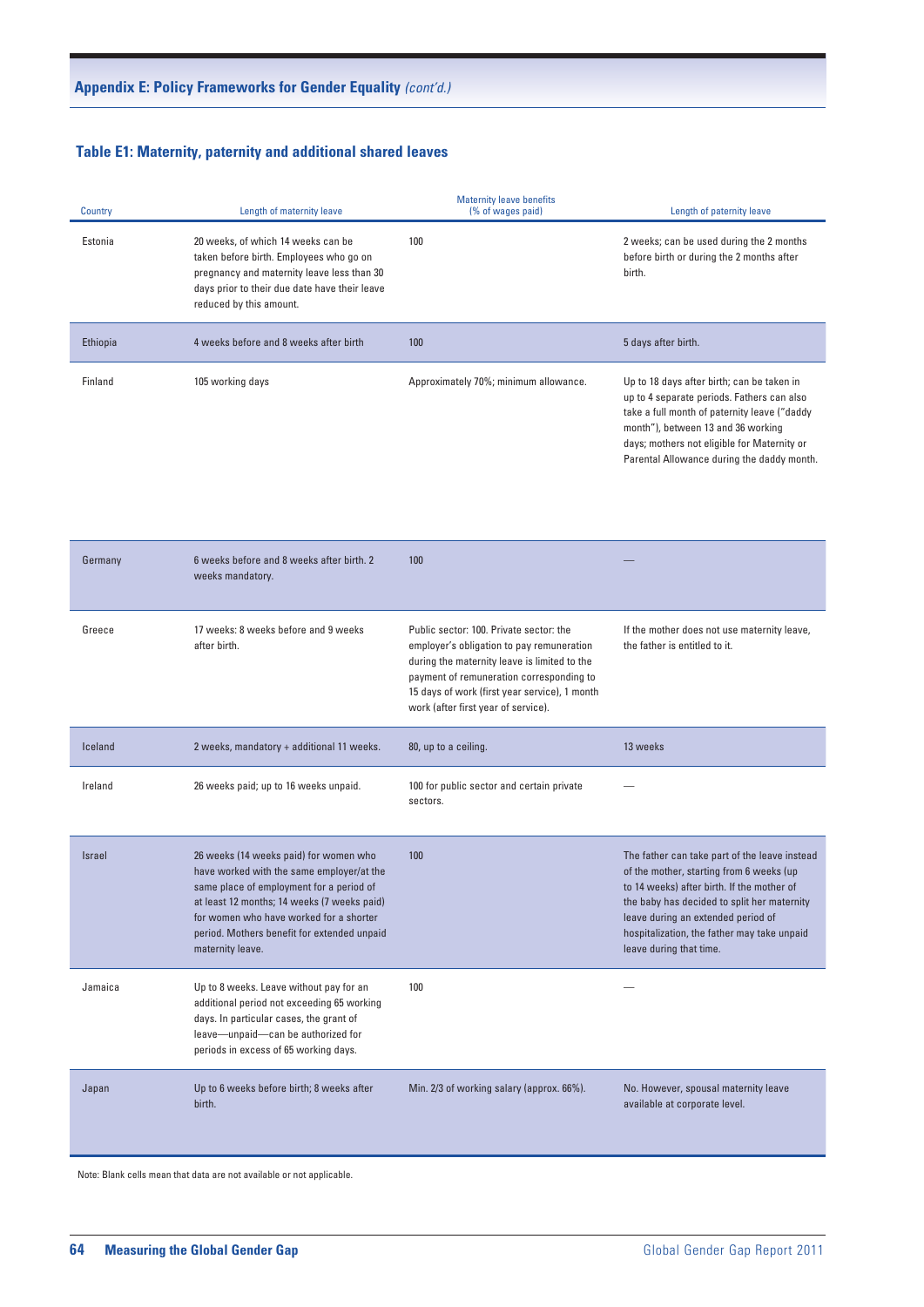# **Table E1: Maternity, paternity and additional shared leaves** (cont'd.)

| Country  | Paternity leave benefits<br>(% of wages paid)                        | <b>Additional shared leave</b><br>(i.e., parental leave)                                                                                                                                                                                                                                                                                                                                                                            | <b>Additional shared leave benefits</b><br>(% of wages paid)                                                                                                                                                                                 |
|----------|----------------------------------------------------------------------|-------------------------------------------------------------------------------------------------------------------------------------------------------------------------------------------------------------------------------------------------------------------------------------------------------------------------------------------------------------------------------------------------------------------------------------|----------------------------------------------------------------------------------------------------------------------------------------------------------------------------------------------------------------------------------------------|
| Estonia  | Paid on the basis of the father's average<br>wages, up to a ceiling. | Parental leave: 156,4 weeks until the child<br>reaches the age of 3. One parent at a time.                                                                                                                                                                                                                                                                                                                                          | Different types of parental benefits, incl.<br>100% benefit.                                                                                                                                                                                 |
| Ethiopia | Unpaid.                                                              |                                                                                                                                                                                                                                                                                                                                                                                                                                     |                                                                                                                                                                                                                                              |
| Finland  | Approximately 70%; minimum allowance.                                | Parental leave can be shared between<br>parents, but both cannot be on parental<br>leave at the same time (with exceptions).<br>Up to 2 separate periods of min. 12 working<br>days each parent. Parental Allowance<br>covers 158 working days. After parental<br>allowance/extended paternity allowance,<br>parents can take child care leave with full<br>employment security until the child ages 3.<br>Minimum length: 1 month. | Approximately 70%; minimum allowance.                                                                                                                                                                                                        |
| Germany  |                                                                      | Parental leave: for both father and mother<br>for a period of 3 years each.                                                                                                                                                                                                                                                                                                                                                         | Unpaid. Financial support in the form of<br>parental allowance for a period of 14<br>months: 67%.                                                                                                                                            |
| Greece   | Varies based on income.                                              | Private sector: insured mothers entitled<br>to a special 24-week leave after maternity<br>leave. Public sector: 104-week unpaid leave<br>to mothers, at any time before the child<br>completes 6 years of age.                                                                                                                                                                                                                      | a) Leave to bring up one's child: unpaid,<br>b) leave to take care of one's child: paid,<br>c) "Special provision for the protection of<br>maternity" (to which the mother only is<br>entitled), 6 months: minimum wage (social<br>subsidy). |
| Iceland  | Approximately 80%; up to a ceiling.                                  | 13 weeks.                                                                                                                                                                                                                                                                                                                                                                                                                           | Unpaid.                                                                                                                                                                                                                                      |
| Ireland  | $\overline{\phantom{m}}$                                             | Parental Leave: 13 weeks for both mother<br>and father, to be taken before the child is<br>8 years.                                                                                                                                                                                                                                                                                                                                 | Parental Leave: unpaid.                                                                                                                                                                                                                      |
| Israel   | 100                                                                  | No parental leave. Parents can take leave<br>from their sick or vacation days if the child<br>is sick.                                                                                                                                                                                                                                                                                                                              | Absence because of child sickness. Paid.                                                                                                                                                                                                     |
| Jamaica  | $\overline{\phantom{0}}$                                             | $\overline{\phantom{m}}$                                                                                                                                                                                                                                                                                                                                                                                                            | $\overline{\phantom{m}}$                                                                                                                                                                                                                     |
| Japan    | Min. 50%.                                                            | Child care leave: 1 year to each parent. It<br>can be taken simultaneously. If fathers take<br>child care leave within 8 weeks after birth,<br>they can take child care leave again.                                                                                                                                                                                                                                                | Min. 50%.                                                                                                                                                                                                                                    |

 $N_{\rm eff}$  (Cont'd.) $\alpha$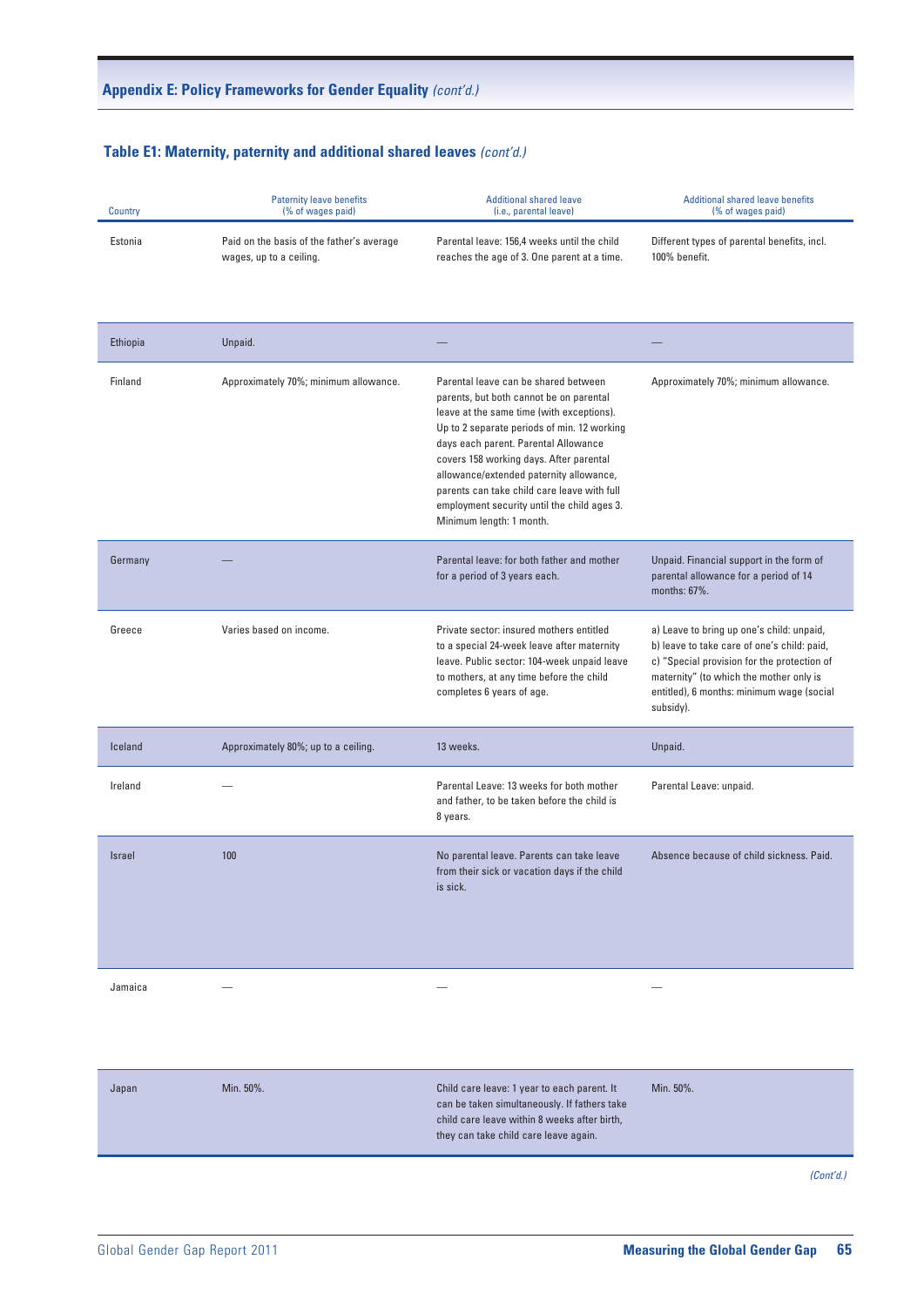# **Table E1: Maternity, paternity and additional shared leaves Table E1: Maternity, paternity and additional shared leaves** *(cont'd.)*

| <b>Country</b>   | Length of maternity leave                                                                                                                                  | <b>Maternity leave benefits</b><br>(% of wages paid)                                                       | Length of paternity leave                                                                                                                    |
|------------------|------------------------------------------------------------------------------------------------------------------------------------------------------------|------------------------------------------------------------------------------------------------------------|----------------------------------------------------------------------------------------------------------------------------------------------|
| Korea, Rep.      | 90-day maternity leave before and after<br>birth. The postpartum period shall account<br>for more than 45 days of the entire period of<br>maternity leave. | 100, up to a ceiling.                                                                                      | 3 days.                                                                                                                                      |
| Kuwait           | A paid pre-delivery sickness leave of<br>unspecified period, 8 weeks paid delivery<br>leave, maternity leave for 16 weeks.                                 | Full pay delivery leave for 8 weeks, full pay<br>maternity leave for 4 weeks and half pay for<br>12 weeks. |                                                                                                                                              |
| Latvia           | 112 calendar days: 2 weeks before and 2<br>weeks after birth mandatory.                                                                                    | 80, up to a ceiling.                                                                                       | 10 calendar days.                                                                                                                            |
| Lesotho          | 12 weeks.                                                                                                                                                  | 100                                                                                                        |                                                                                                                                              |
| Liberia          | 12 weeks, of which 1 month before, 2<br>months after birth.                                                                                                | 100                                                                                                        | No, but under consideration.                                                                                                                 |
| Lithuania        | 18 weeks: 70 calendar days before, 56<br>calendar days after birth.                                                                                        | 100                                                                                                        | 4 weeks: from birth until the child is 1 month<br>old.                                                                                       |
| Luxembourg       | 8 weeks before, 8 weeks after birth.                                                                                                                       | 100                                                                                                        | 2 days.                                                                                                                                      |
| Madagascar       | Public sector: 12 weeks. Private sector: 14<br>consecutive weeks, of which 8 weeks after<br>birth.                                                         | 100                                                                                                        | Public sector: 15 days from birthday. Private<br>sector: 3 days from birthday.                                                               |
| Malaysia         | Public sector: 8 weeks up to 12 weeks.<br>Private sector: 8 weeks.                                                                                         | 100                                                                                                        | Public sector: 1 week. Private sector: none.                                                                                                 |
| Mali             | 14 weeks. 6 weeks before, 8 weeks after<br>birth.                                                                                                          | 100                                                                                                        | 3 days.                                                                                                                                      |
| Malta            | 14 weeks.                                                                                                                                                  | 100                                                                                                        | 1-2 days (variable upon sectors).                                                                                                            |
| <b>Mauritius</b> | Generally 12 weeks.                                                                                                                                        | 100                                                                                                        | Private sector: 5 continuous working days.<br>Public sector: normal casual leave + up to<br>8 days leave from accumulated vacation<br>leave. |
| Mexico           | 6 weeks before and 6 after birth.                                                                                                                          | 100% (50% in case of leave extension).                                                                     | Federal law does not provide paternity<br>leave. Some federal institutions have related<br>provisions.                                       |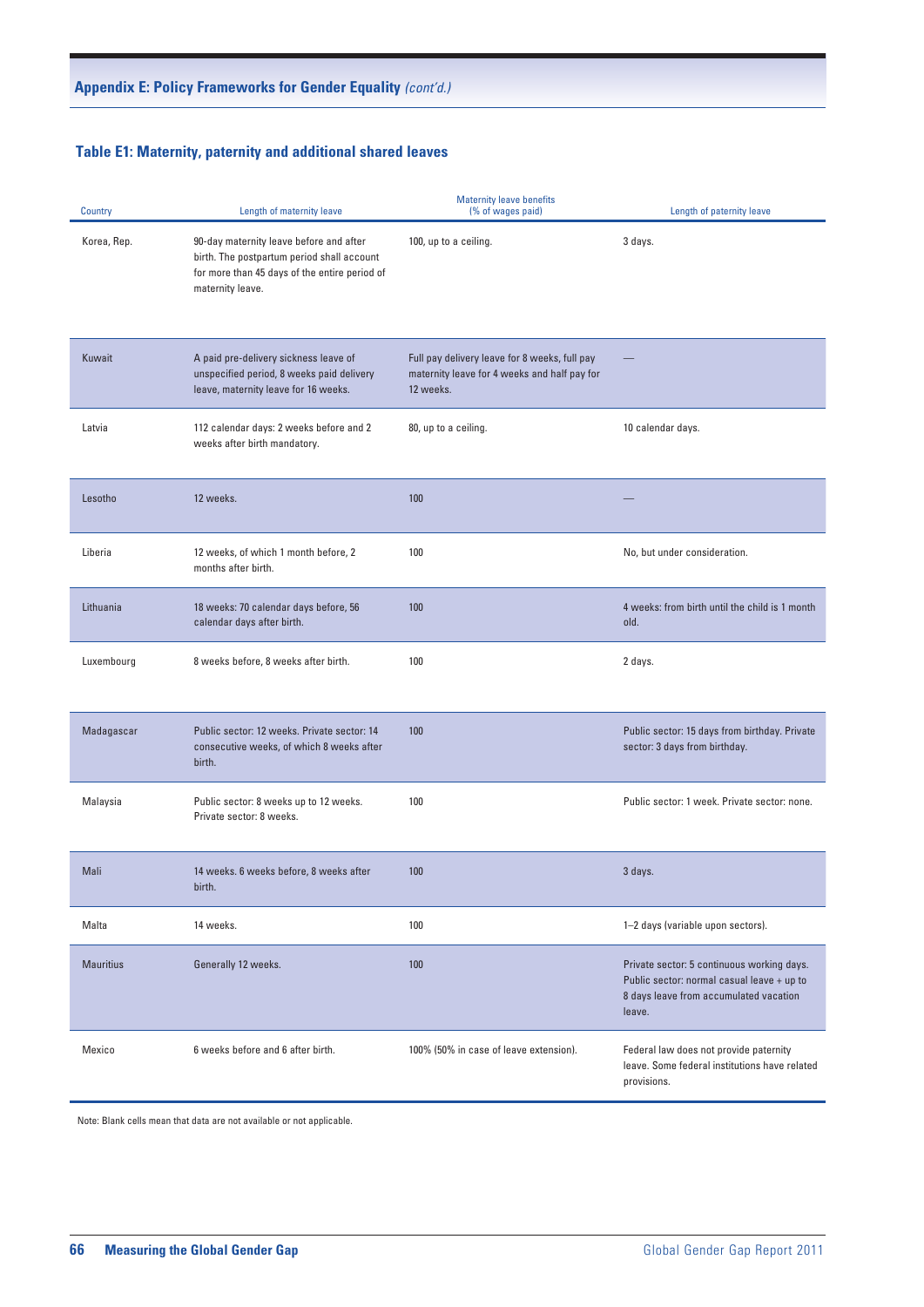# **Table E1: Maternity, paternity and additional shared leaves**  $\text{ (cont'd.)}$

| Country     | <b>Paternity leave benefits</b><br>(% of wages paid) | <b>Additional shared leave</b><br>(i.e., parental leave)                                                                                                                                                                                                    | <b>Additional shared leave benefits</b><br>(% of wages paid)                  |
|-------------|------------------------------------------------------|-------------------------------------------------------------------------------------------------------------------------------------------------------------------------------------------------------------------------------------------------------------|-------------------------------------------------------------------------------|
| Korea, Rep. | Unpaid.                                              | Parental leave: 1 year, until the child is 6. In<br>case of a dual income couple, each parent<br>is entitled to a 12-month parental leave<br>before the child enters elementary school.<br>They can opt for the divided use of parental<br>leave once only. | 40                                                                            |
| Kuwait      |                                                      | Mother's leave, min. 6 months and max. 3<br>years.                                                                                                                                                                                                          | Unpaid.                                                                       |
| Latvia      | 80, up to a ceiling.                                 | Parental leave: 1 year and 1/2 for each<br>parent up to the day the child reaches the<br>age of 8 years.                                                                                                                                                    | 70                                                                            |
| Lesotho     |                                                      | 2 hours for nursing per day for 6 months<br>(mother only).                                                                                                                                                                                                  | Both paid and unpaid.                                                         |
| Liberia     |                                                      | No, but there is provision for general annual<br>leave of 1 month.                                                                                                                                                                                          | $\overline{\phantom{a}}$                                                      |
| Lithuania   | 100                                                  | Granted parental leave until the child<br>reaches 3 years old.                                                                                                                                                                                              | 100% (70%; 40%). Varies according to the<br>chosen duration of the allowance. |
| Luxembourg  | 100                                                  | Parental leave: 6-month full-time leave or<br>12-month part-time leave. Family leave and<br>sick leave available.                                                                                                                                           | $\overline{\phantom{m}}$                                                      |
| Madagascar  | 100                                                  | Paid leave: 4 weeks per calendar year of<br>actual service.                                                                                                                                                                                                 | $\overline{\phantom{0}}$                                                      |
| Malaysia    | 100                                                  | Public sector: period of leave determined<br>by the officer. Not more than 5 years for the<br>entire service period.                                                                                                                                        | Unpaid leave and half paid leave.                                             |
| Mali        | $\overline{\phantom{m}}$                             |                                                                                                                                                                                                                                                             | $\qquad \qquad - \qquad \qquad$                                               |
| Malta       | 100                                                  | 3 months for both parents.                                                                                                                                                                                                                                  | Unpaid.                                                                       |
| Mauritius   | 100                                                  | There is no parental leave provided;<br>however, either parent can take a leave<br>without pay of 9 months.                                                                                                                                                 | Unpaid, if there is no more vacation leave<br>left in an individual's bank.   |
| Mexico      | 100; where paternity leave is available.             | No. But mothers and fathers have 6 working<br>days/semester for maternal/parental care.                                                                                                                                                                     | $\overline{\phantom{m}}$                                                      |

 $N_{\rm eff}$  (Cont'd.) $\alpha$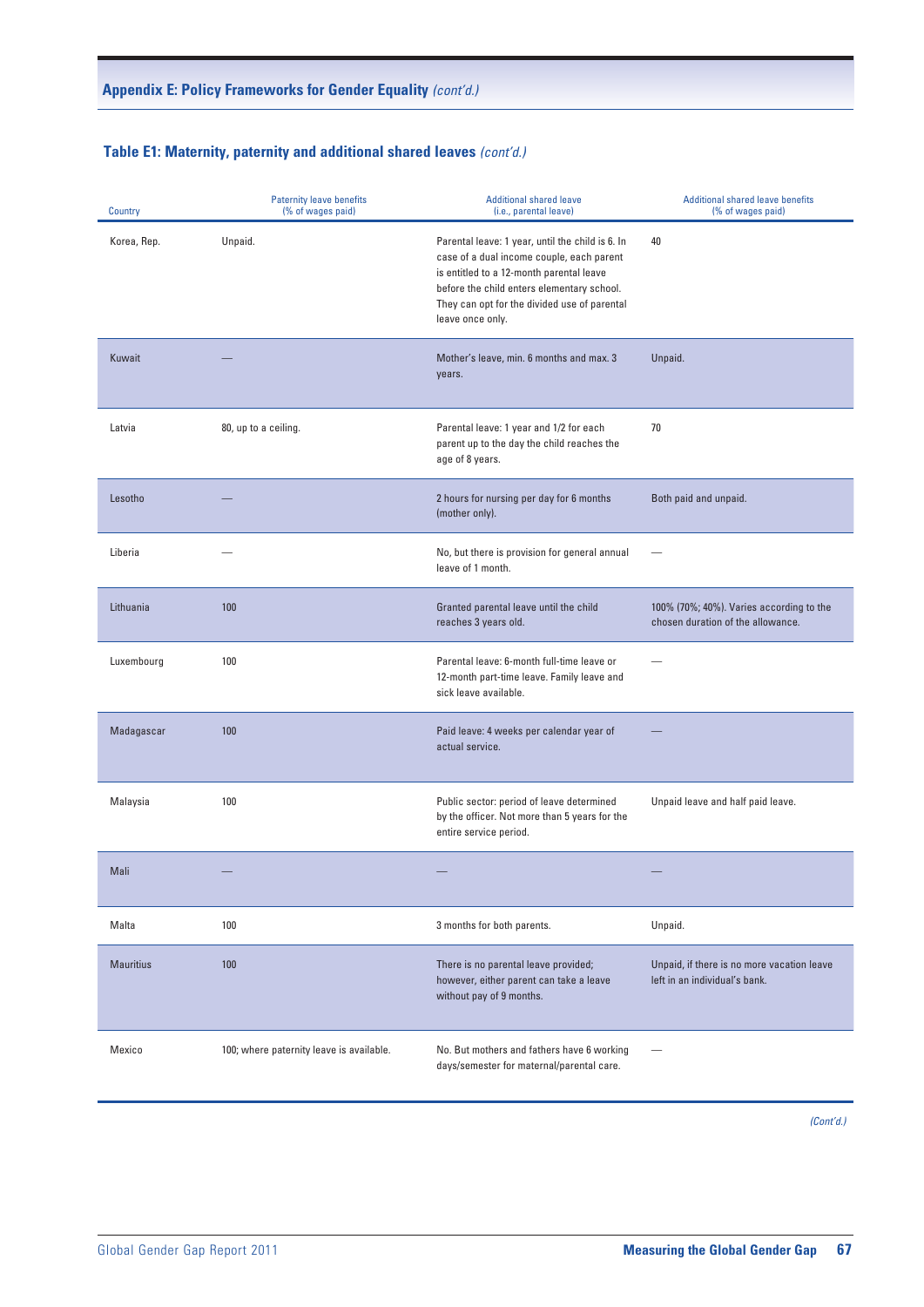# **Table E1: Maternity, paternity and additional shared leaves Table E1: Maternity, paternity and additional shared leaves** *(cont'd.)*

| <b>Country</b>            | Length of maternity leave                                                                                                                                                                                                                                          | <b>Maternity leave benefits</b><br>(% of wages paid)                                                         | Length of paternity leave                                                                                                                                                                                      |
|---------------------------|--------------------------------------------------------------------------------------------------------------------------------------------------------------------------------------------------------------------------------------------------------------------|--------------------------------------------------------------------------------------------------------------|----------------------------------------------------------------------------------------------------------------------------------------------------------------------------------------------------------------|
| Moldova                   | 70 calendar days before, 56 calendar days<br>after birth.                                                                                                                                                                                                          | 100                                                                                                          |                                                                                                                                                                                                                |
| Namibia                   | 12 weeks, of which 4 weeks before and 8<br>weeks after birth.                                                                                                                                                                                                      | 100, up to a ceiling                                                                                         |                                                                                                                                                                                                                |
| Netherlands               | 16 weeks (10 weeks mandatory): 4 to 6<br>weeks before, 10 to 12 weeks after birth.                                                                                                                                                                                 | 100, up to a ceiling. Self-employed: loss of<br>earnings; maximum: legal minimum wage.                       | 2 days, within 4 weeks after birth.                                                                                                                                                                            |
| New Zealand               | 14 weeks. 10 days unpaid special leave<br>during pregnancy.                                                                                                                                                                                                        | 100; up to a ceiling.                                                                                        | 2 weeks; eligible male employees may also<br>qualify for 14 weeks paid parental leave.                                                                                                                         |
| Norway                    | 3 weeks before, 6 weeks after birth.                                                                                                                                                                                                                               | 100                                                                                                          | 12 weeks after birth for babies born after 1<br>July 2011 (father's quota).                                                                                                                                    |
| Philippines               | 8 weeks.                                                                                                                                                                                                                                                           | Private sector: 100%. Public sector: 100% (2<br>or more years of service), 50% (1 to 2 years<br>of service). | 1 week after legitimate wife's childbirth.                                                                                                                                                                     |
| Portugal                  | 30 days before and 6 weeks after birth.                                                                                                                                                                                                                            | 100                                                                                                          | Compulsory period of 10 working days after<br>birth, of which 5 consecutive days must be<br>taken immediately after birth and 5 days<br>within 30 days from birth. 10 additional<br>working days may be added. |
| <b>Russian Federation</b> | 70 calendar days before, 70 calendar days<br>after birth.                                                                                                                                                                                                          | 100; up to a ceiling.                                                                                        |                                                                                                                                                                                                                |
| Slovak Republic           | 34 weeks.                                                                                                                                                                                                                                                          | 60                                                                                                           |                                                                                                                                                                                                                |
| Slovenia                  | 15 weeks.                                                                                                                                                                                                                                                          | 100; no lower than 55% of minimum wage<br>in Slovenia.                                                       | 90 days: 15 days paid, 75 days unpaid.                                                                                                                                                                         |
| Spain                     | 16 weeks.                                                                                                                                                                                                                                                          | 100                                                                                                          | 2 weeks.                                                                                                                                                                                                       |
| Suriname                  | Public sector: 6 weeks before and 6 weeks<br>after birth. Private sector: no mandatory<br>maternity leave. In general maternity leave<br>is stipulated in collective labor agreements,<br>in which case employees are bound by the<br>provisions in the agreement. | 100                                                                                                          | $\overline{\phantom{0}}$                                                                                                                                                                                       |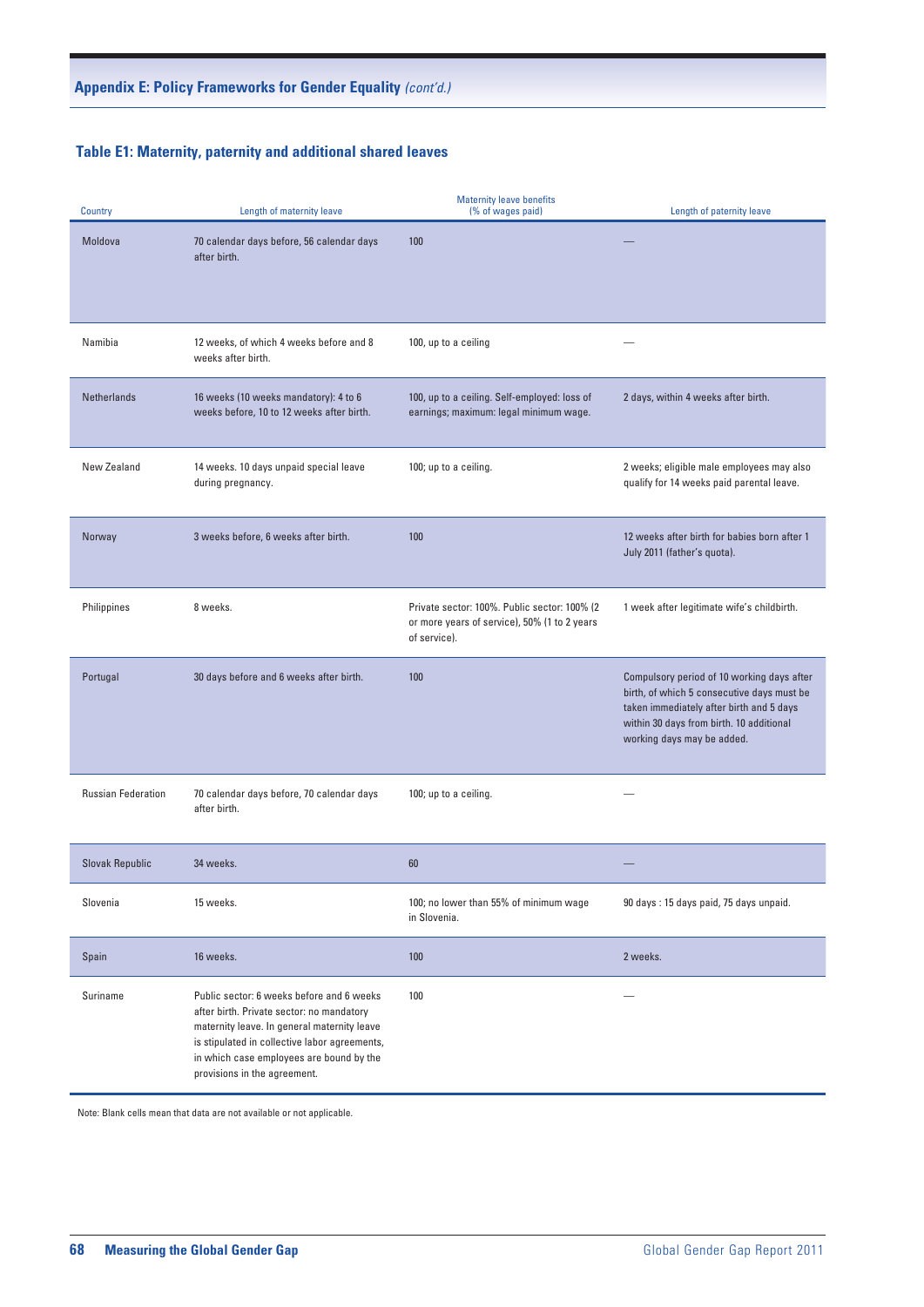# **Table E1: Maternity, paternity and additional shared leaves** (cont'd.)

| <b>Country</b>            | <b>Paternity leave benefits</b><br>(% of wages paid) | <b>Additional shared leave</b><br>(i.e., parental leave)                                                                                                                                                                                           | <b>Additional shared leave benefits</b><br>(% of wages paid)                                                                                                                                                                    |
|---------------------------|------------------------------------------------------|----------------------------------------------------------------------------------------------------------------------------------------------------------------------------------------------------------------------------------------------------|---------------------------------------------------------------------------------------------------------------------------------------------------------------------------------------------------------------------------------|
| Moldova                   |                                                      | Partially paid parental leave for child care<br>until the child ages 3; additional unpaid<br>leave to care for children aged 3 to 6 years<br>(mothers, fathers and other caregivers in<br>the family).                                             | 30% (until the child reaches 3); unpaid (child<br>aged 3-6).                                                                                                                                                                    |
| Namibia                   |                                                      | $\hspace{0.1mm}-\hspace{0.1mm}$                                                                                                                                                                                                                    | $\overline{\phantom{a}}$                                                                                                                                                                                                        |
| Netherlands               | 100; no ceiling.                                     | Parental leave: 26 weeks per parent per<br>child, non-transferable. Emergency and care<br>leaves available.                                                                                                                                        | Parental leave: no statutory payment<br>(dependent on collective agreements).                                                                                                                                                   |
| New Zealand               | Unpaid.                                              | 52 weeks, incl. 14-week paid parental leave,<br>which may be taken by either partner or<br>shared by both partners.                                                                                                                                | Parental leave is paid.                                                                                                                                                                                                         |
| Norway                    | 100                                                  | 26 weeks or 36 weeks (depending on the<br>received payment). Extended to 47/57<br>weeks.                                                                                                                                                           | Parental leave: 26 weeks with 100% pay or<br>36 weeks with 80% pay. Up to 1 year unpaid<br>leave for each child.                                                                                                                |
| Philippines               | 100                                                  | 1 week (solo parents). Special leave<br>privileges for government workers.                                                                                                                                                                         | 100                                                                                                                                                                                                                             |
| Portugal                  | 100                                                  | Initial Parental Leave: granted to employed<br>mother and father, to be shared. Max. 120-<br>150 consecutive days, by the parents' joint<br>decision. Extended Parental Leave: granted<br>to one or to both parents alternately, max.<br>3 months. | Initial Parental Leave: 120 days = 100%;<br>150 days = 80% (mother only). If the father<br>benefits for initial parental leave as well,<br>the payment increases to 100% and 83%,<br>respectively. Extended Parental Leave: 25% |
| <b>Russian Federation</b> | $\overline{\phantom{a}}$                             | Child care leave available to both mother<br>and father until the child turns 3 years of<br>age.                                                                                                                                                   | Child care: 40%.                                                                                                                                                                                                                |
| <b>Slovak Republic</b>    |                                                      | Parental leave: up to the age of 3                                                                                                                                                                                                                 | Monthly Parental Allowance.                                                                                                                                                                                                     |
| Slovenia                  | 100; with a minimum value and a ceiling.             | 260 days.                                                                                                                                                                                                                                          | Paid parental leave: 100%.                                                                                                                                                                                                      |
| Spain                     | 100                                                  | 10 weeks.                                                                                                                                                                                                                                          | $\hspace{0.1mm}-\hspace{0.1mm}$                                                                                                                                                                                                 |
| Suriname                  | $\overline{\phantom{m}}$                             | $\hspace{0.1mm}-\hspace{0.1mm}$                                                                                                                                                                                                                    | $\overline{\phantom{m}}$                                                                                                                                                                                                        |

 $N_{\rm eff}$  (Cont'd.) $\alpha$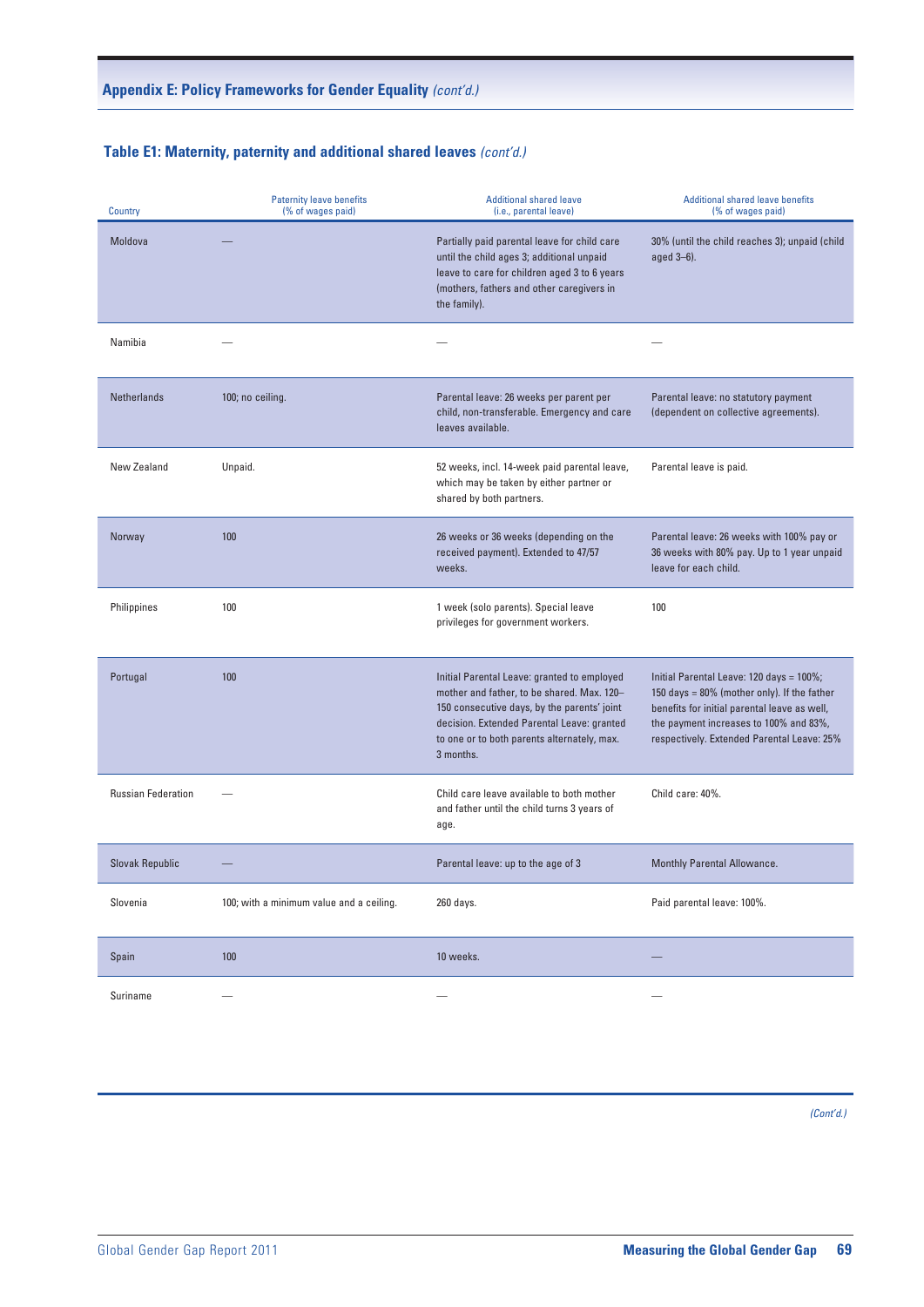# **Table E1: Maternity, paternity and additional shared leaves Table E1: Maternity, paternity and additional shared leaves** *(cont'd.)*

| Country                        | Length of maternity leave                                                                                                                                                                                                                                                                                                                                                                              | <b>Maternity leave benefits</b><br>(% of wages paid)                                                                                                                                                                                                                                                                                                   | Length of paternity leave                                                                                                                                                                                                 |
|--------------------------------|--------------------------------------------------------------------------------------------------------------------------------------------------------------------------------------------------------------------------------------------------------------------------------------------------------------------------------------------------------------------------------------------------------|--------------------------------------------------------------------------------------------------------------------------------------------------------------------------------------------------------------------------------------------------------------------------------------------------------------------------------------------------------|---------------------------------------------------------------------------------------------------------------------------------------------------------------------------------------------------------------------------|
| Sweden                         | 2 weeks mandatory leave. Can be used<br>before or after confinement. A mother has<br>an optional right to 7-week maternity leave<br>before birth and 7 weeks after birth.                                                                                                                                                                                                                              | Parental benefit: 80%, up to a ceiling, for the<br>first 390 days. Fixed daily compensation for<br>the remaining 90 days.                                                                                                                                                                                                                              | 10 optional nursing days in connection to<br>birth. Can be used within 2 months from<br>the birth.                                                                                                                        |
| Switzerland                    | Min. 14 weeks after birth.                                                                                                                                                                                                                                                                                                                                                                             | 80; up to a ceiling.                                                                                                                                                                                                                                                                                                                                   | No statutory paternity leave.                                                                                                                                                                                             |
| Turkey                         | 16 weeks: 8 weeks before and 8 weeks after<br>birth. The unused leave prior to birth can<br>be added to the post natal leave period.<br>Breastfeeding leaves available.                                                                                                                                                                                                                                | 100                                                                                                                                                                                                                                                                                                                                                    | Public sector only: 10 days.                                                                                                                                                                                              |
| <b>United Arab</b><br>Emirates | Public sector: 60 days. Private sector: 45<br>days.                                                                                                                                                                                                                                                                                                                                                    | Public sector: 100%. Private sector: 100% (1<br>year of service), 50% (<1 year of service).                                                                                                                                                                                                                                                            | Public sector only: 3 consecutive working<br>days after birth. Private sector: none.                                                                                                                                      |
| <b>United Kingdom</b>          | 2 weeks mandatory after birth. Statutory<br>Maternity Leave is available for 52 weeks.                                                                                                                                                                                                                                                                                                                 | Statutory Maternity Pay (SMP): paid for<br>up to 39 weeks. 90% for the first 6 weeks<br>followed by the lesser of that 90% rate<br>or a flat rate payment for up to 33 weeks.<br>Maternity Allowance: is paid to working<br>women who do not qualify for SMP, up to 39<br>weeks. 90% (with ceiling).                                                   | 2 weeks within the first 8 weeks after birth.<br>Fathers may also be able to take up to 26<br>weeks' additional paternity leave if the<br>mother returns to work before the end of<br>her 52-week maternity leave period. |
| <b>United States</b>           | The United States does not have federal<br>or state laws mandating maternity leave.<br>However, the federal Family and Medical<br>Leave Act (FMLA) provides for 12 weeks/<br>year of unpaid leave. It is the right of the<br>individual to choose to take FMLA. Some<br>individual states may have laws that set<br>forth broader protections for working<br>mothers than are provided under the FMLA. | No paid leave to new parents. Any wages<br>disbursed to a parent on such leave would<br>be set by the mother's individual employer<br>or a state having a paid leave law. Currently<br>only 6 states have laws providing paid family<br>leave for employees. Payments are less<br>than the employee's usual salary (e.g., CA:<br>55%; NJ: around 65%). | No federal or state laws directing or<br>mandating paternity leave.                                                                                                                                                       |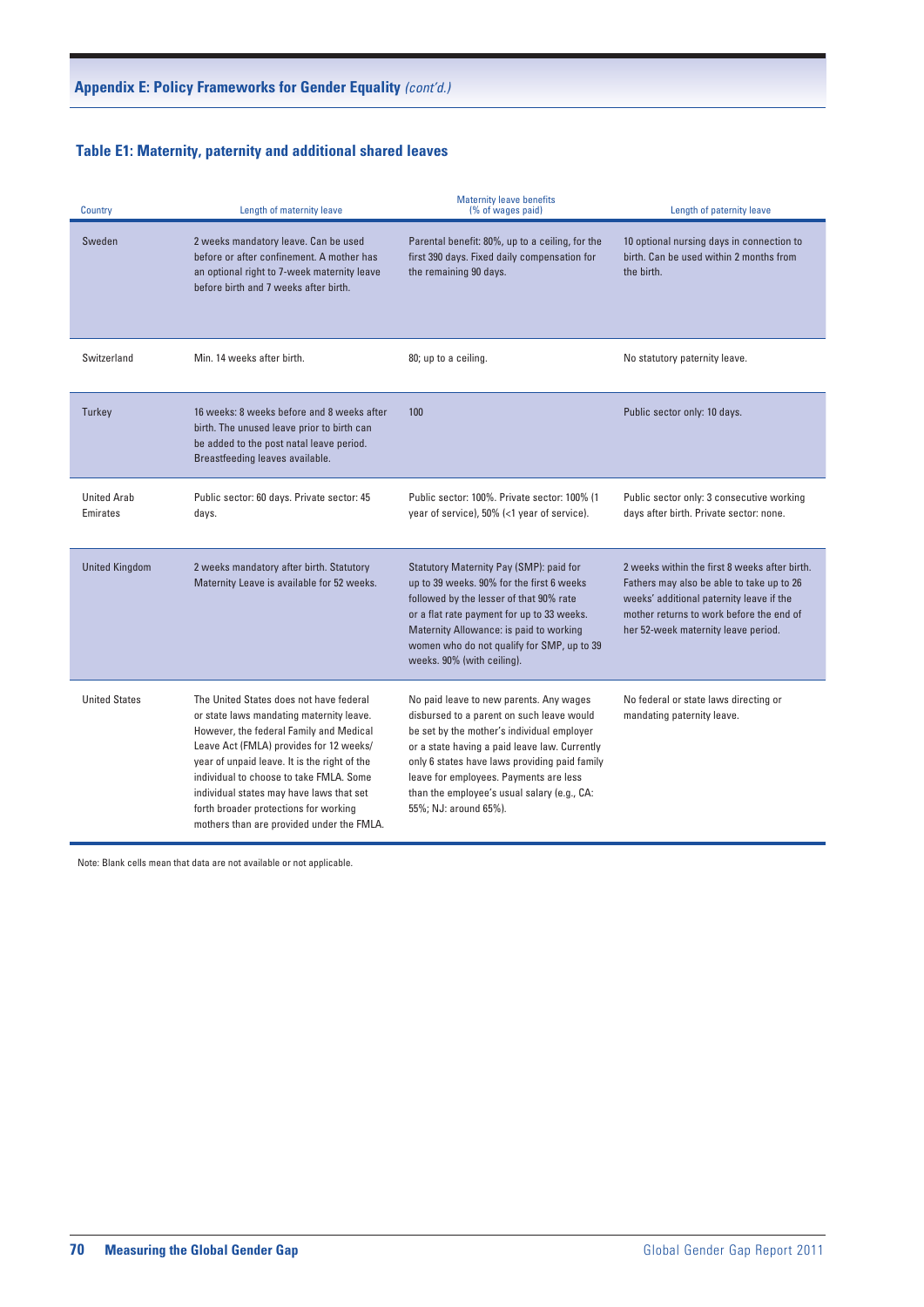# **Table E1: Maternity, paternity and additional shared leaves** (cont'd.)

| Country                        | <b>Paternity leave benefits</b><br>(% of wages paid)                                                                                                                      | <b>Additional shared leave</b><br>(i.e., parental leave)                                                                                                                                                                                                                                                                                                                                    | <b>Additional shared leave benefits</b><br>(% of wages paid)                                                             |
|--------------------------------|---------------------------------------------------------------------------------------------------------------------------------------------------------------------------|---------------------------------------------------------------------------------------------------------------------------------------------------------------------------------------------------------------------------------------------------------------------------------------------------------------------------------------------------------------------------------------------|--------------------------------------------------------------------------------------------------------------------------|
| Sweden                         | 80; up to a ceiling.                                                                                                                                                      | The mother and father are both entitled<br>to 240 optional days of parental benefit (in<br>total, 480 calendar days), of which 60 are<br>reserved to each parent, while the other<br>days can be transferred to the other parent.<br>Other leaves for childminding available.                                                                                                               | 80; up to a ceiling. Collective agreements<br>often provide supplementary pay, raising the<br>payment percentage to 90%. |
| Switzerland                    |                                                                                                                                                                           | Leave for taking care of a sick child: max.<br>3 days.                                                                                                                                                                                                                                                                                                                                      | $\overline{\phantom{0}}$                                                                                                 |
| Turkey                         |                                                                                                                                                                           | 24 months.                                                                                                                                                                                                                                                                                                                                                                                  | Unpaid.                                                                                                                  |
| <b>United Arab</b><br>Emirates | 100; public sector only.                                                                                                                                                  | No shared leave, max. 100-day leave<br>(combined leaves) for mothers (public<br>sector only).                                                                                                                                                                                                                                                                                               | Public sector only: 100% (annual leave, sick<br>leave) and unpaid leave.                                                 |
| <b>United Kingdom</b>          | 90% capped at a flat rate for 2 weeks.                                                                                                                                    | Parental Leave: 13 weeks until the child's<br>5th birthday. Additional Paternity Leave<br>enables the father to take any remaining<br>leave available to the mother after the 20th<br>week of maternity leave as long as she has<br>returned to the workplace.                                                                                                                              | Additional Paternity Leave: 90% capped at<br>a flat rate.                                                                |
| <b>United States</b>           | There is no national program; any wages<br>disbursed to a parent on such leave would<br>be set by the father's individual employer or<br>a state having a paid leave law. | The federal Family and Medical Leave Act<br>(FMLA) mandates that employers having at<br>least 50 employees must provide eligible<br>employees with up to 12 weeks/year of<br>unpaid, job-protected leave to care for<br>themselves or the employee's spouse,<br>child, or parent who has a serious medical<br>condition. When available, the leave<br>duration changes from state to state. |                                                                                                                          |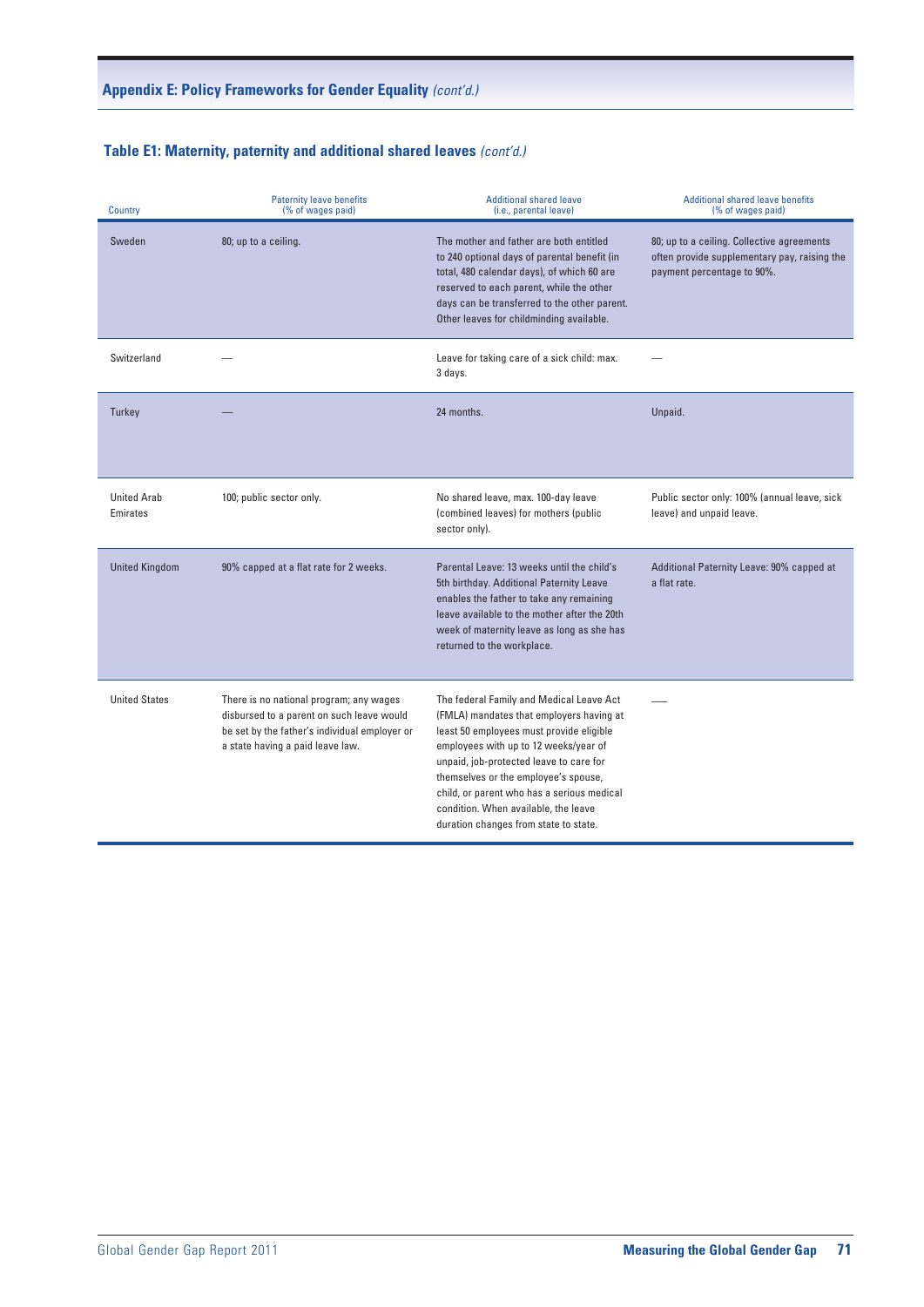



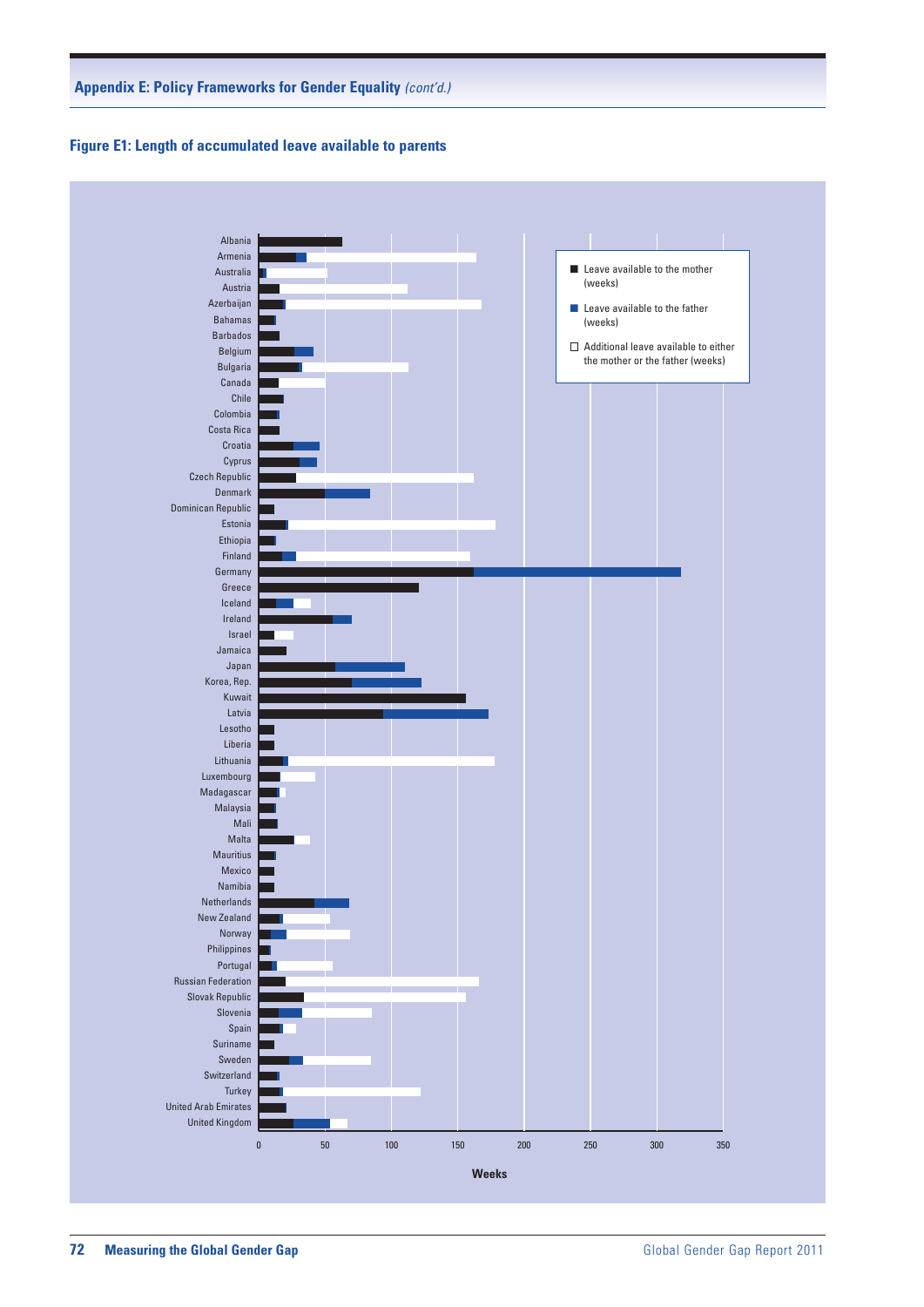



Note: Homecare assistance is where one parent stays at home and the other parent is working.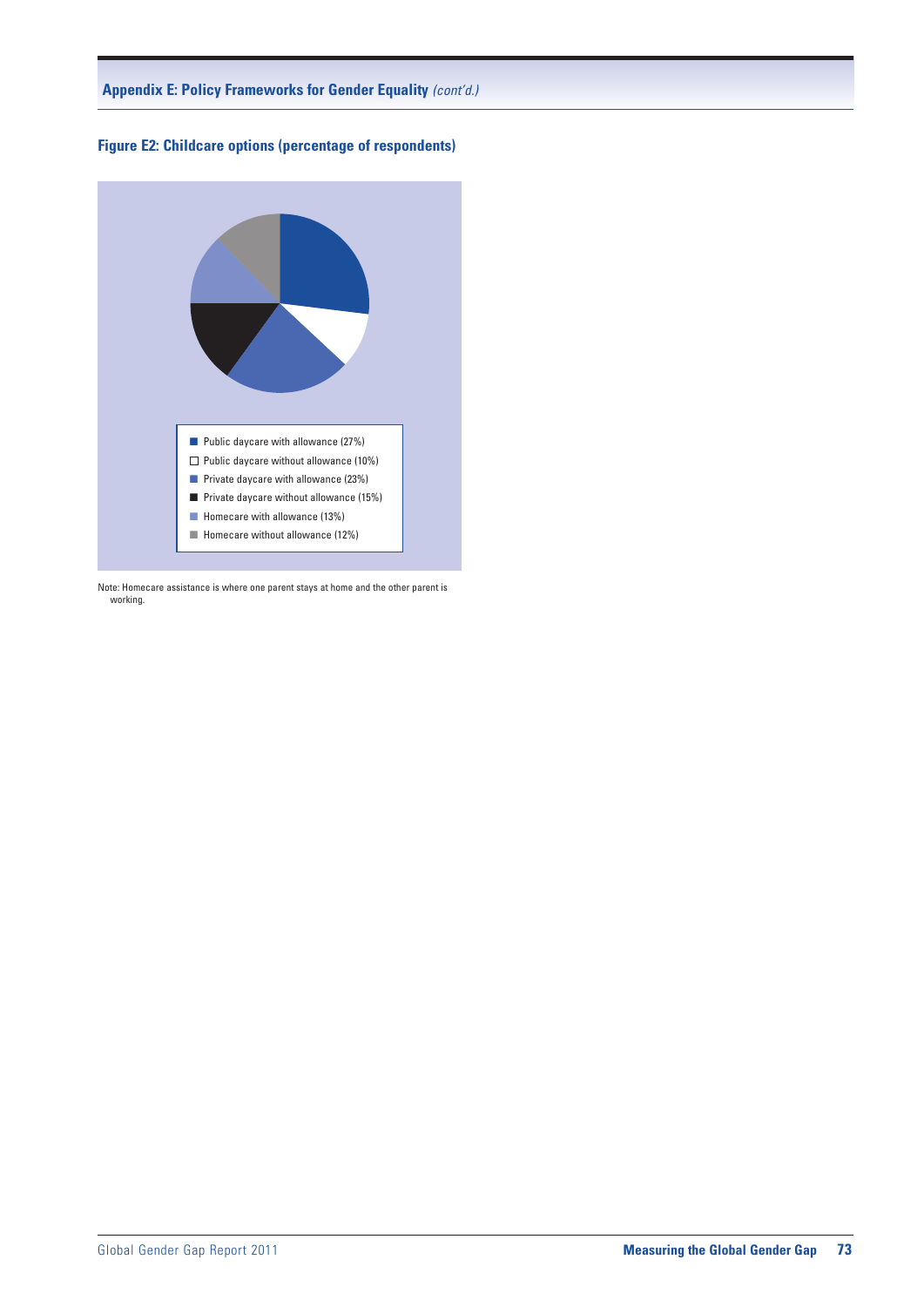#### **Table E2: Taxation systems**

| Country                     | Individual                  | Income-splitting            | Joint filing                |
|-----------------------------|-----------------------------|-----------------------------|-----------------------------|
| Albania                     |                             |                             |                             |
| Armenia                     |                             |                             |                             |
| Australia                   | $\mathcal{L}_{\mathcal{A}}$ |                             |                             |
| Austria                     | ■                           |                             |                             |
| Azerbaijan                  | п                           | П                           |                             |
| <b>Bahamas</b>              |                             |                             |                             |
| Barbados                    | $\mathcal{L}_{\mathcal{A}}$ |                             |                             |
| Belgium                     |                             |                             | ■                           |
| Bulgaria                    | $\mathcal{L}_{\mathcal{A}}$ |                             |                             |
| Canada                      | ■                           |                             |                             |
| Chile                       | П                           |                             |                             |
| Colombia                    | ■                           |                             |                             |
| Costa Rica                  | $\mathcal{L}_{\mathcal{A}}$ |                             | $\mathcal{L}_{\mathcal{A}}$ |
| Croatia                     | п                           |                             |                             |
| Cyprus                      | $\mathcal{L}_{\mathcal{A}}$ |                             |                             |
| <b>Czech Republic</b>       | ■                           |                             |                             |
| Denmark                     | П                           | $\mathcal{L}_{\mathcal{A}}$ |                             |
| Dominican Republic          | ■                           |                             |                             |
| Estonia                     | $\mathcal{L}_{\mathcal{A}}$ |                             | $\Box$                      |
| Ethiopia                    | п                           | ٠                           |                             |
| Finland                     |                             |                             |                             |
| Germany                     | п                           | ٠                           |                             |
| Greece                      | П                           | n.                          |                             |
| Iceland                     | П                           |                             | ■                           |
| Ireland                     | $\mathcal{L}_{\mathcal{A}}$ |                             |                             |
| Israel                      | п                           |                             |                             |
| Jamaica                     | $\mathcal{L}_{\mathcal{A}}$ |                             |                             |
| Japan                       | ■                           |                             |                             |
| Korea Rep.                  | п                           |                             |                             |
| Kuwait                      |                             |                             |                             |
| Latvia                      | $\mathcal{L}_{\mathcal{A}}$ |                             |                             |
| Lesotho                     | ٠                           |                             |                             |
| Liberia                     | $\mathcal{L}_{\mathcal{A}}$ |                             |                             |
| Lithuania                   | ■                           |                             |                             |
| Luxembourg                  |                             |                             |                             |
| Madagascar                  |                             |                             |                             |
| Malaysia                    | $\mathcal{L}_{\mathcal{A}}$ | $\mathbb{Z}^2$              |                             |
| Mali                        |                             |                             |                             |
| Malta                       | $\mathcal{L}_{\mathcal{A}}$ |                             | $\mathcal{L}_{\mathcal{A}}$ |
| Mauritius                   | ■                           |                             | ■                           |
| Mexico                      | $\Box$                      |                             |                             |
| Moldova                     | п                           |                             |                             |
| Namibia                     |                             |                             |                             |
| Netherlands                 |                             |                             |                             |
| New Zealand                 | $\mathcal{C}$               |                             |                             |
| Norway                      | п                           |                             |                             |
| Philippines                 | $\mathcal{L}_{\mathcal{A}}$ |                             | L.                          |
| Portugal                    | ٠                           |                             | ٠                           |
| <b>Russian Federation</b>   | $\mathcal{L}_{\mathcal{A}}$ |                             |                             |
| Slovak Republic             | ٠                           |                             |                             |
| Slovenia                    | $\mathcal{L}_{\mathcal{A}}$ |                             |                             |
| Spain                       | Ø.                          |                             | Ξ                           |
| Suriname                    | $\mathcal{L}_{\mathcal{A}}$ |                             |                             |
| Sweden                      | ٠                           |                             |                             |
| Switzerland                 | $\mathcal{C}$               |                             | $\overline{\phantom{a}}$    |
| Turkey                      |                             |                             |                             |
| <b>United Arab Emirates</b> |                             |                             |                             |
| <b>United Kingdom</b>       | п                           |                             |                             |
| <b>United States</b>        | $\mathcal{L}_{\mathcal{A}}$ |                             | П                           |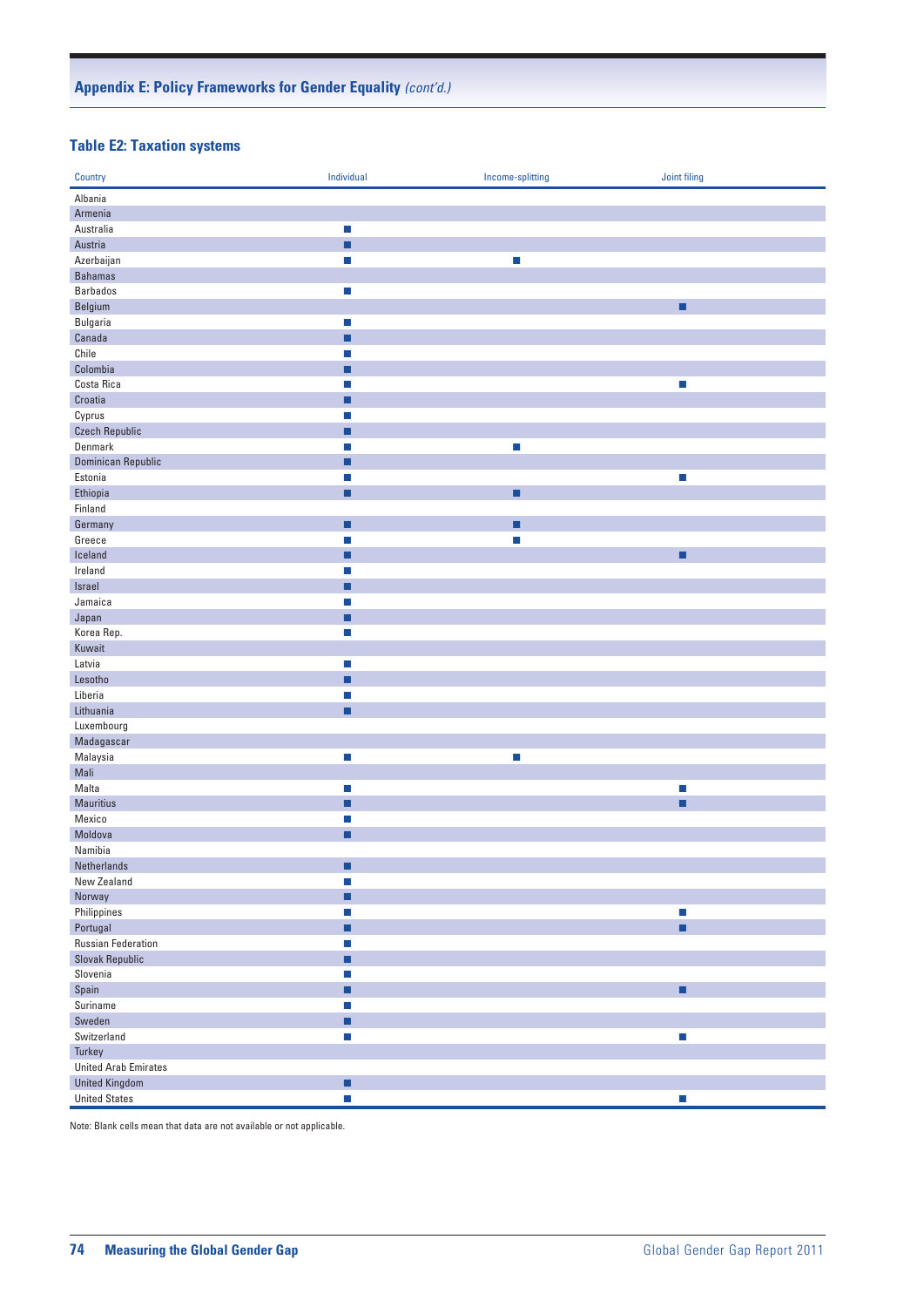#### **Table E3: Legislative support**

|                             | Legislation<br>prohibiting<br>gender-based | Legislation<br>imposing<br>gender-neutral<br>practices | Legislation<br>for mandatory %<br>of both genders<br>in corporate | Legislation<br>for mandatory %<br>of both genders<br>in political | <b>Monitoring</b>           | <b>Gender equality</b>      | Allowances/<br>subventions<br>to female |
|-----------------------------|--------------------------------------------|--------------------------------------------------------|-------------------------------------------------------------------|-------------------------------------------------------------------|-----------------------------|-----------------------------|-----------------------------------------|
| Country                     | discrimination                             | at workplace                                           | boards                                                            | assemblies                                                        | authority                   | labels*                     | entrepreneurs                           |
| Albania                     | $\Box$                                     | $\mathcal{C}$                                          |                                                                   | П                                                                 | $\Box$                      |                             |                                         |
| Armenia                     | ■                                          |                                                        |                                                                   | П                                                                 | П                           |                             |                                         |
| Australia                   | $\mathcal{L}_{\mathcal{A}}$                | $\mathcal{L}_{\mathcal{A}}$                            |                                                                   |                                                                   | п                           | $\mathcal{L}_{\mathcal{A}}$ | $\Box$                                  |
| Austria                     | ■                                          | ▪                                                      |                                                                   |                                                                   | ■                           | ٠                           |                                         |
| Azerbaijan                  | $\mathcal{L}_{\mathcal{A}}$                | $\mathcal{L}_{\mathcal{A}}$                            |                                                                   |                                                                   | $\mathcal{L}_{\mathcal{A}}$ | $\mathcal{L}_{\mathcal{A}}$ |                                         |
| <b>Bahamas</b>              | п                                          | п                                                      |                                                                   |                                                                   |                             |                             |                                         |
| <b>Barbados</b>             | П                                          |                                                        |                                                                   |                                                                   |                             |                             |                                         |
| Belgium                     | ■                                          | П                                                      | ■                                                                 | ■                                                                 | П                           | г                           |                                         |
| Bulgaria                    | L.                                         | $\mathcal{L}_{\mathcal{A}}$                            |                                                                   |                                                                   | п                           | $\mathcal{L}_{\mathcal{A}}$ | m,                                      |
| Canada                      | ■                                          | ■                                                      |                                                                   |                                                                   | ■                           |                             |                                         |
| Chile                       | $\mathcal{L}_{\mathcal{A}}$                | $\mathcal{L}_{\mathcal{A}}$                            |                                                                   |                                                                   | $\mathcal{L}_{\mathcal{A}}$ | $\mathcal{L}_{\mathcal{A}}$ |                                         |
| Colombia                    | ■                                          | ■                                                      | ■                                                                 | ■                                                                 | П                           | ■                           | П                                       |
| Costa Rica                  | П                                          | П                                                      |                                                                   | П                                                                 | П                           | П                           | F.                                      |
| Croatia                     | ■                                          | П                                                      |                                                                   | ■                                                                 | П                           | П                           | ■                                       |
| Cyprus                      | П                                          | п                                                      |                                                                   |                                                                   | п                           |                             |                                         |
| <b>Czech Republic</b>       | ■                                          | ■                                                      |                                                                   |                                                                   | ■                           | ■                           |                                         |
| Denmark                     | $\mathcal{L}_{\mathcal{A}}$                | $\mathcal{L}_{\mathcal{A}}$                            |                                                                   |                                                                   | $\mathcal{L}_{\mathcal{A}}$ |                             |                                         |
| Dominican Republic          | п                                          |                                                        |                                                                   | ▪                                                                 | П                           | ■                           | ■                                       |
| Estonia                     | п                                          | $\mathcal{L}_{\mathcal{A}}$                            |                                                                   |                                                                   | П                           |                             |                                         |
| Ethiopia                    | ■                                          | ■                                                      | ■                                                                 | ■                                                                 | П                           | г                           | ■                                       |
| Finland                     |                                            |                                                        |                                                                   |                                                                   |                             |                             |                                         |
| Germany                     | ▪                                          | ■                                                      |                                                                   |                                                                   | ■                           | ■                           |                                         |
| Greece                      | $\mathcal{L}_{\mathcal{A}}$                | $\Box$                                                 | $\mathcal{C}$                                                     | u                                                                 | $\mathcal{L}_{\mathcal{A}}$ |                             | $\Box$                                  |
| Iceland                     | ■                                          | ■                                                      | ■                                                                 | ■                                                                 | ■                           | ■                           | ■                                       |
| Ireland                     | П                                          | П                                                      | П                                                                 | П                                                                 | П                           |                             | F.                                      |
| Israel                      | ■                                          | П                                                      | ■                                                                 |                                                                   | П                           |                             |                                         |
| Jamaica                     | $\mathcal{L}_{\mathcal{A}}$                | П<br>■                                                 |                                                                   |                                                                   | ■                           | ■                           |                                         |
| Japan<br>Korea, Rep.        |                                            | П                                                      |                                                                   |                                                                   | П                           | П                           |                                         |
| Kuwait                      | $\mathcal{L}_{\mathcal{A}}$<br>п           | ■                                                      |                                                                   | u                                                                 | П                           |                             | $\Box$<br>■                             |
| Latvia                      | $\Box$                                     | П                                                      |                                                                   |                                                                   | п                           | $\mathcal{L}_{\mathcal{A}}$ | F.                                      |
| Lesotho                     |                                            | П                                                      |                                                                   | ■                                                                 | П                           |                             |                                         |
| Liberia                     | $\mathcal{L}_{\mathcal{A}}$                | п                                                      |                                                                   |                                                                   |                             |                             |                                         |
| Lithuania                   | ■                                          | ■                                                      |                                                                   |                                                                   | ■                           | П                           |                                         |
| Luxembourg                  | $\mathcal{L}_{\mathcal{A}}$                | $\mathcal{L}_{\mathcal{A}}$                            |                                                                   |                                                                   | $\mathcal{L}_{\mathcal{A}}$ | $\mathcal{A}$               |                                         |
| Madagascar                  | п                                          | п                                                      |                                                                   |                                                                   |                             |                             |                                         |
| Malaysia                    | $\mathcal{L}_{\mathcal{A}}$                |                                                        | $\mathcal{C}_{\mathcal{A}}$                                       |                                                                   |                             |                             | П                                       |
| Mali                        | ■                                          |                                                        |                                                                   |                                                                   |                             | ■                           |                                         |
| Malta                       | $\mathcal{L}_{\mathcal{A}}$                | $\mathcal{L}_{\mathcal{A}}$                            |                                                                   | $\Box$                                                            | L.                          | П                           | П                                       |
| <b>Mauritius</b>            | ■                                          | ■                                                      |                                                                   |                                                                   | ■                           |                             |                                         |
| Mexico                      | П                                          | П                                                      |                                                                   | П                                                                 | П                           | П                           |                                         |
| Moldova                     | ٠                                          | ٠                                                      |                                                                   |                                                                   |                             |                             |                                         |
| Namibia                     | L.                                         | $\Box$                                                 | $\mathcal{L}_{\mathcal{A}}$                                       | $\Box$                                                            | $\Box$                      |                             |                                         |
| Netherlands                 | п                                          | п                                                      | ■                                                                 |                                                                   | ٠                           |                             |                                         |
| New Zealand                 | $\mathcal{L}_{\mathcal{A}}$                | $\mathcal{L}_{\mathcal{A}}$                            |                                                                   |                                                                   | $\Box$                      |                             |                                         |
| Norway                      | ш                                          | ٠                                                      | ■                                                                 |                                                                   | ٠                           |                             | ■                                       |
| Philippines                 | $\mathcal{L}_{\mathcal{A}}$                | $\mathcal{L}_{\mathcal{A}}$                            |                                                                   | $\mathcal{L}_{\mathcal{A}}$                                       | $\Box$                      |                             |                                         |
| Portugal                    | ٠                                          | ٠                                                      |                                                                   | ٠                                                                 | ٠                           | п                           | ٠                                       |
| <b>Russian Federation</b>   | $\mathcal{L}_{\mathcal{A}}$                |                                                        |                                                                   |                                                                   |                             |                             |                                         |
| <b>Slovak Republic</b>      | п                                          | ■                                                      |                                                                   |                                                                   | ▪                           |                             |                                         |
| Slovenia                    | $\mathcal{L}_{\mathcal{A}}$                | п                                                      |                                                                   |                                                                   | $\Box$                      | $\mathcal{L}_{\mathcal{A}}$ |                                         |
| Spain                       | ш                                          | ٠                                                      | ■                                                                 | ٠                                                                 |                             | ٠                           |                                         |
| Suriname                    | $\mathcal{L}_{\mathcal{A}}$                | $\mathcal{C}$                                          |                                                                   |                                                                   |                             |                             | <b>I</b>                                |
| Sweden                      | ٠                                          | ٠                                                      |                                                                   |                                                                   | ٠                           |                             |                                         |
| Switzerland                 | $\Box$                                     | $\mathcal{A}$                                          |                                                                   |                                                                   | $\mathcal{L}_{\mathcal{A}}$ | $\mathbb{Z}^2$              |                                         |
| Turkey                      | п                                          | п                                                      |                                                                   |                                                                   | п                           |                             | ■                                       |
| <b>United Arab Emirates</b> | $\mathcal{L}_{\mathcal{A}}$                | $\mathcal{L}_{\mathcal{A}}$                            |                                                                   |                                                                   |                             |                             |                                         |
| <b>United Kingdom</b>       | ٠                                          | п                                                      |                                                                   |                                                                   | ▪                           |                             |                                         |
| <b>United States</b>        | $\mathcal{L}_{\mathcal{A}}$                | $\mathcal{C}$                                          |                                                                   |                                                                   | $\mathcal{L}_{\mathcal{A}}$ |                             | $\overline{\phantom{a}}$                |

Note: Blank cells mean that data are not available or not applicable.

\* Gender equality labels are labels, awards and initiatives rewarding leading organizations committed to gender equality at work.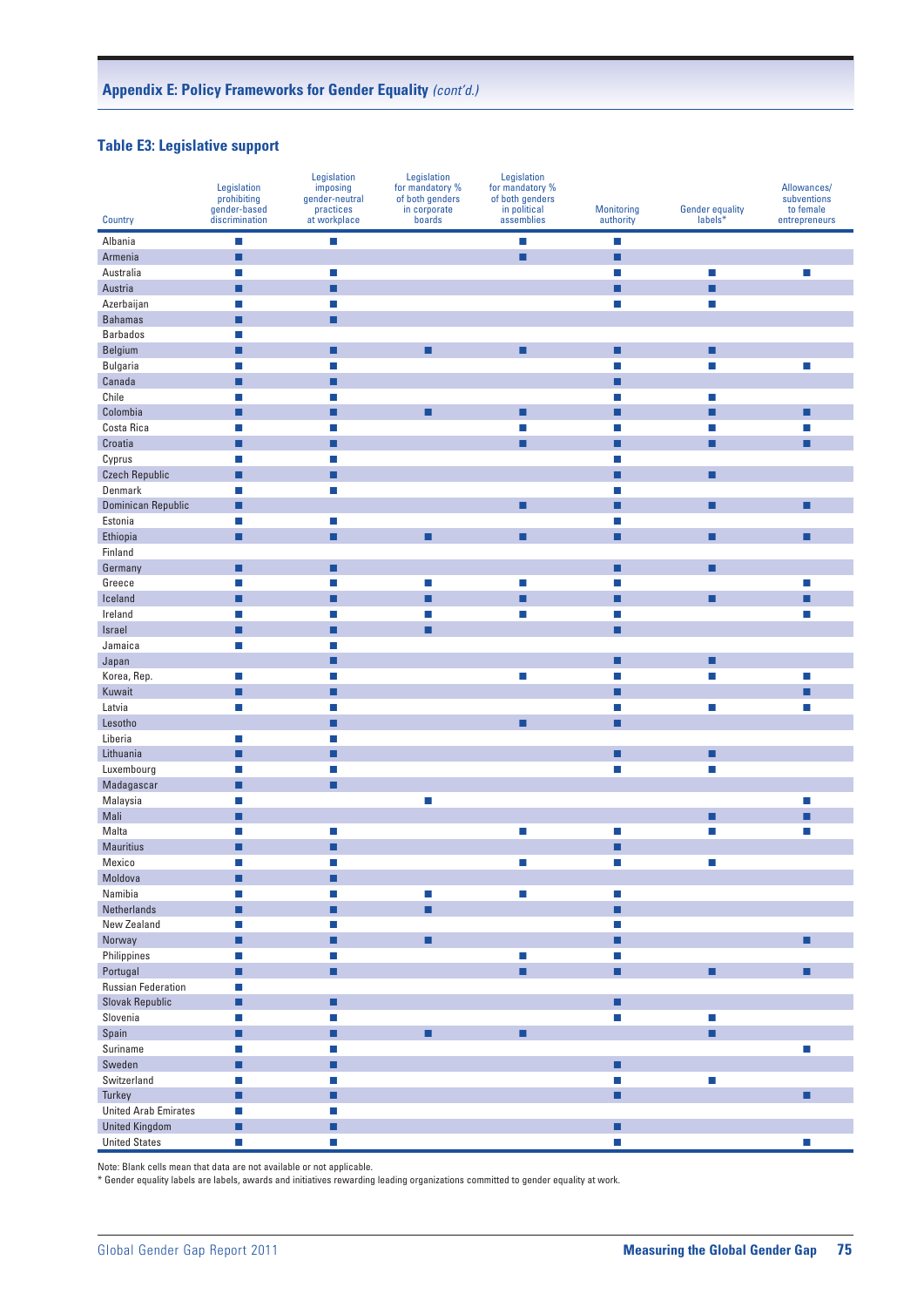

**Figure E3: Legislation prohibiting gender-based discrimination**

#### **Figure E5: Legislation for mandatory percentage of both genders in corporate boards**

**N** Yes (20%) No (80%)

**Figure E6: Legislation for mandatory percentage of both genders in political assemblies**

**Figure E4: Legislation imposing gender-neutral practices**